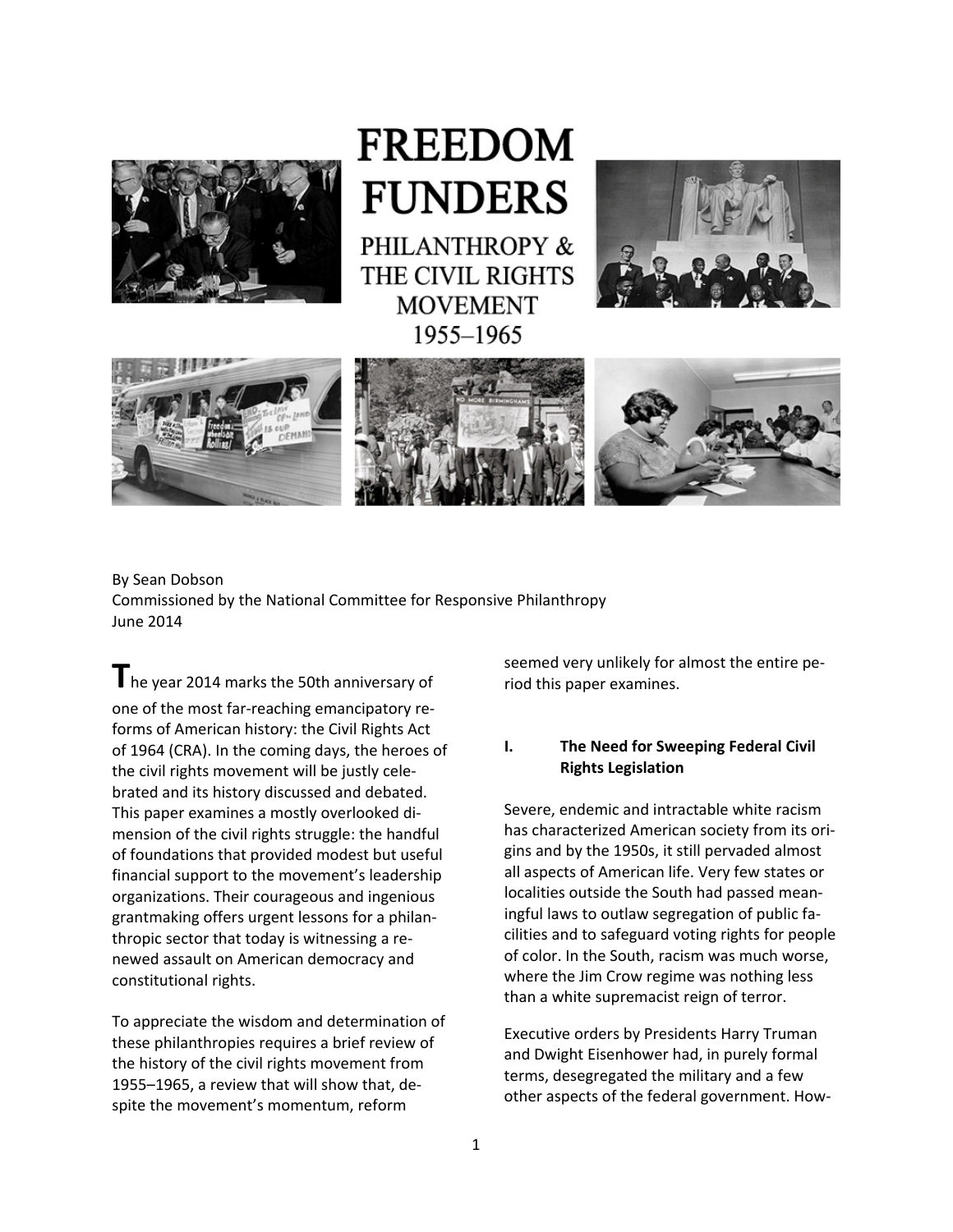ever, employment in these sectors constituted a small sliver of American life. These executive orders resulted from the contradictions made evident by the civil rights protest among African American military servicemen and women and later veterans. These orders and their progeny set the basis for later legislation.

By the mid‐1950s, federal court decisions had set important precedents but had not substan‐ tially secured equality under law for racial and ethnic minorities. The Supreme Court's 1954 decision in *Brown v. Board of Education* order‐ ing public school districts to end legally man‐ dated segregation was historic and important. But the federal government's lax enforcement of the court's mandate meant that southern public schools were complying at a rate of only 1 percent per year in the decade following *Brown* – i.e., it would have taken a century to end legal school segregation in the South.<sup>[1](#page-19-0)</sup> Before 1960, there were few federal court deci‐ sions limiting racial segregation or strengthen‐ ing voting rights, $^2$  $^2$  and federal enforcement of these few court decisions was lax.

Clearly, then, only sweeping federal civil rights legislation with strong enforcement provisions could ensure equality under law for Americans of color. But as of the 1959, there was no indi‐ cation that federal lawmakers would enact such legislation. During prior decades, civil rights leg‐ islation had either died in Congress, usually without a vote in Senate committees controlled by powerful Dixiecrat chairmen, or were passed with killer amendments rendering them largely inoperative, such as the 1957 Civil Rights Act.<sup>[3](#page-19-2)</sup> It was understood that these same Dixiecrats could filibuster to death any serious bill that might ever reach the Senate floor in the future.<sup>[4](#page-19-3)</sup>

The hopes of reformers rose briefly with the 1960 election as president of John F. Kennedy, who espoused a strong civil rights platform on the campaign trail. Soon after his inauguration, however, Kennedy failed to follow through on those promises, making it clear he would pro‐

pose no legislation and instead merely enforce federal court orders.<sup>[5](#page-19-4)</sup>

### **II. Prerequisite for Federal Legislation: A Powerful, Mass Civil Rights Movement**

Only a massive, exogenous force could oblige President Kennedy to champion civil rights and also break down the Senate barrier to reform. That force was the heroic phase of the civil rights movement, which began with the Mont‐ gomery Bus Boycott of 1955 and achieved overpowering momentum after 1960. A moun‐ tain of historiography on this movement, nota‐ bly the magisterial accounts by David Garrow and Taylor Branch, agree that leadership of the movement was provided mostly by four non‐ profit advocacy organizations that together achieved a sometimes tense yet effective divi‐ sion of labor:

- Rev. Martin Luther King Jr.'s Southern Christian Leadership Conference (SCLC) organized and worked through the mi‐ nority of southern Black ministers will‐ ing to participate personally in the movement and recruit their own parish‐ ioners to do so. SCLC also staffed King's hectic, seven‐day‐a‐week work and travel schedule as the movement's de facto public leader and spokesman.
- The Student Nonviolent Coordinating Committee (SNCC), composed mostly of southern, Black college students and recent graduates, provided most of the tactical leadership for local sit‐ins, Freedom Rides and voter registration drives, and also played an important leadership role in other demonstrations and marches.
- The Congress of Racial Equality (CORE) was a biracial group that pioneered the Freedom Rides and had enough mem‐ bership outside the South to recruit helpful battalions of Black and white northern college students to provide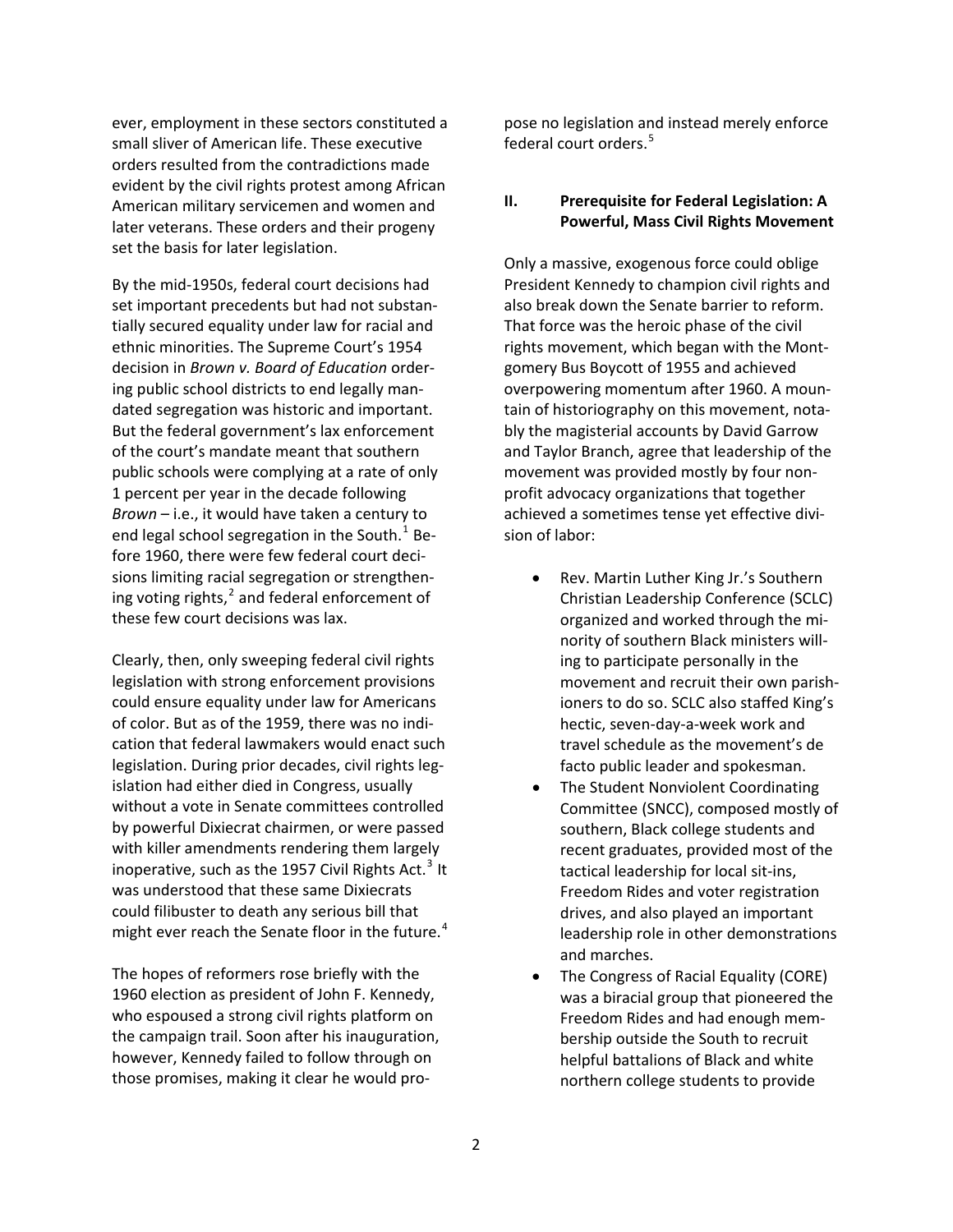useful ancillary help on the front lines in Dixie.

 The National Association for the Ad‐ vancement of Colored People (NAACP), the oldest of the civil rights groups, was a mass membership organization organ‐ ized into local chapters. It rarely acti‐ vated this mass base for direct political action, concentrating instead on civil rights litigation and won several impor‐ tant victories in federal courts, notably *Brown v. Board of Education*. After 1960, as the NAACP Legal Defense and Education Fund (LDF), under the leader‐ ship of Thurgood Marshall, broke away to form a separate organization, the NAACP focused ever less on litigation and was drawn ever more into numer‐ ous, spontaneous and local grassroots protests spreading like wildfire across the South, where its local chapters of‐ ten played a useful role. As prospects for federal legislation grew brighter in 1963, the NAACP also assumed the lead role as the movement's day‐to‐day lob‐ byist in Washington, D.C.

What united these diverse organizations was Black leadership, an ironclad commitment to nonviolent tactics and, after 1960, the goal of inducing the federal government to enact civil rights legislation.

The Nation of Islam also sought to empower African Americans, but not through the civil rights movement. Nominally led by Elijah Mu‐ hammad, the group's most famous and charis‐ matic spokesman was Malcolm X (also known as El Hajj Malik Shabazz). The Nation of Islam preached that whites were inferior "devils" and advocated that African Americans should live separately from them. This was because the organization believed that African Americans could better prepare for a return to Africa, the only place where they could live free of Ameri‐ can and European aggression, if they main‐ tained complete separation from whites. Afri‐ can American nationalist self‐determination has

always co‐existed in tandem with civil rights advocacy seeking racial integration and inclu‐ sion. Eagerly covered by the national media, Malcolm X derided King and other civil rights leaders as "chumps," the movement's goal of racial integration as delusional and nonviolent tactics as cowardice. The Nation of Islam grew rapidly during these years and Malcolm X was a major public figure. His incendiary pronounce‐ ments almost certainly had the unintended ef‐ fect of advancing the civil rights movement by making it look comparatively moderate and "reasonable" in the eyes of white Americans. In 1964, Malcolm had a change of heart; he left the Nation of Islam, adopted a more main‐ stream interpretation of Islam, forswore racism, but continued to reject integration in favor of Black nationalism. Malcolm X's oratory and in‐ sight elevated the concerns of urban Blacks con‐ fronting structural inequality and poverty. Mal‐ colm X also connected the Black struggle within the United States to national liberation move‐ ments in Asia, Africa and South America. He was assassinated in 1965 by gunmen associated with the Nation of Islam.<sup>[6](#page-19-5)</sup> Other Black power movements, such as the Black Panthers, came to prominence later in the 1960s, after the pe‐ riod this paper examines.

To be clear, much of the civil rights movement's impact came not from the four leadership or‐ ganizations listed above but from hundreds of spontaneous, local protests, often spearheaded by students, such as the early lunch counter sit‐ ins. And some of the leadership of these grass‐ roots actions was provided by local Black elites independent of the civil rights organizations. As hundreds of these actions spread across the South after 1960, they certainly got the atten‐ tion of federal lawmakers. But without at least some guidance by the leadership organizations, they came nowhere close to generating enough pressure on federal lawmakers to oblige them to legislate a systemic solution (nor did these protests even make such a demand). In short, the movement's effectiveness flowed from the felicitous collaboration of these thousands of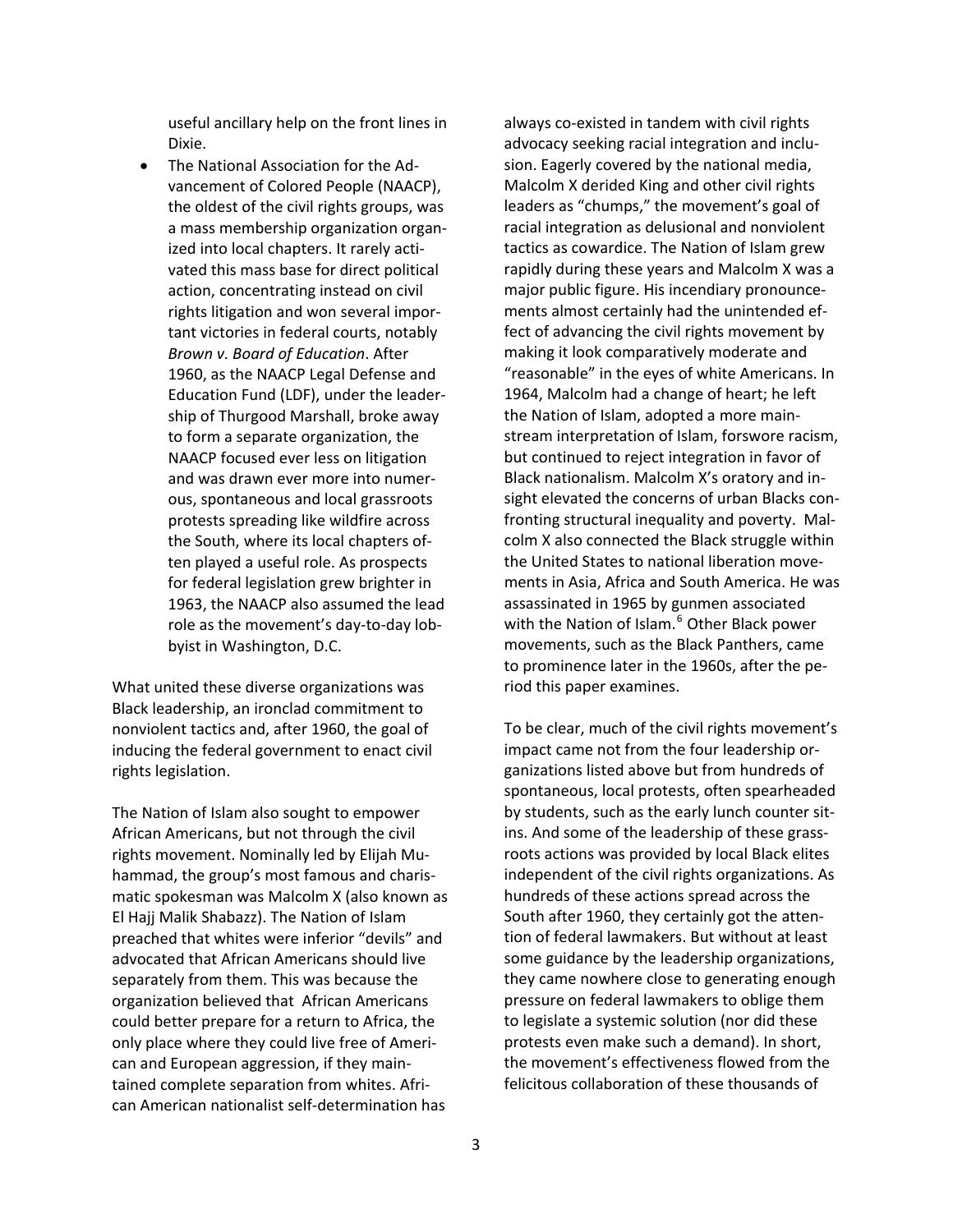volunteers quickly trained and loosely led by the nonprofit organizations.

The movement, which had languished after the last of the bus boycotts in 1957, came back to life in 1960 and gained ever more momentum thereafter for two reasons. First, in early 1960, southern, Black college students invented a new and powerful tactic: mass civil disobedience designed to provoke white violence and police arrest*.* Hundreds of local,

nonviolent sit‐ins, Freedom Rides, pickets and demonstra‐ tions across the South landed thousands of demonstrators in jail. These new tactics rep‐ resented a much more con‐ frontational approach to Jim Crow than the bus boycotts had. The international media eagerly covered these dra‐ matic protests, which put the movement back in the head‐ lines and transfixed a global audience with shocking im‐ ages of nonviolent, respecta‐ bly dressed college students being harassed and beaten by white mobs and police. But the protests were uncoordi‐ nated and lacked a single demand that might induce

The movement's effectiveness flowed from the felicitious col‐ laboration of these thousands of volun‐ teers quickly trained and loosely led by the non‐profit organiza‐ tions.

with him once the protest became a big media story and secure the partnership of local Black ministers who could supply thousands of volun‐ teers from the pews and meeting space in the sanctuaries. This new approach succeeded bril‐ liantly in the Birmingham campaign of early 1963, where King also deployed a new wonder weapon: the intentional inclusion of schoolaged children (not just college students) in the nonviolent marches confronting Sheriff Bull

> Connor's police. The chil‐ dren were attacked by po‐ lice dogs and pummeled by water cannons, all wit‐ nessed by millions of horri‐ fied TV viewers worldwide (including President Ken‐ nedy himself, who said pri‐ vately that the images made him "sick").<sup>[7](#page-19-6)</sup> This new approach produced more vic‐ tories for the movement in 1964 and 1965, notably in Selma and the March to Montgomery.<sup>[8](#page-19-7)</sup>

Birmingham, the firebomb‐ ing of Black churches, the murder of little Black girls, the assassination of the NAACP's Medgar Evers in Mississippi – all these

federal lawmakers to solve the problem through legislation.

Second, King – who had had no prior political experience when the Montgomery bus boycott‐ ers asked him to coordinate their effort – rap‐ idly matured as a leader. Learning from setbacks in the period 1957–1961, he ceased futile negotiations with intransigent southern officials over the details of Jim Crow and instead de‐ manded that federal lawmakers abolish it en‐ tirely. After 1962, he was determined to choose for himself the time and place of demonstra‐ tions, which he alone would lead, confident that his national fame and charisma would attract the media, induce the other groups to work

events in the first half of 1963 outraged public opinion outside the South. Kennedy was hear‐ ing from more and more of his political allies that he needed to "do something about civil rights."[9](#page-19-8) On trips abroad, he and senior Ameri‐ can officials almost always faced hostile ques‐ tions from foreign journalists about the United States' hypocrisy of claiming to lead the free world against communism while at home deny‐ ing civil rights to millions of American citizens.<sup>[10](#page-19-9)</sup> The pressure on President Kennedy was evident in his private response to the Evers assassina‐ tion: "Christ, you know, it's like they shoot this guy in Mississippi … I mean, it's just everything. I mean, this has become everything."<sup>[11](#page-19-10)</sup>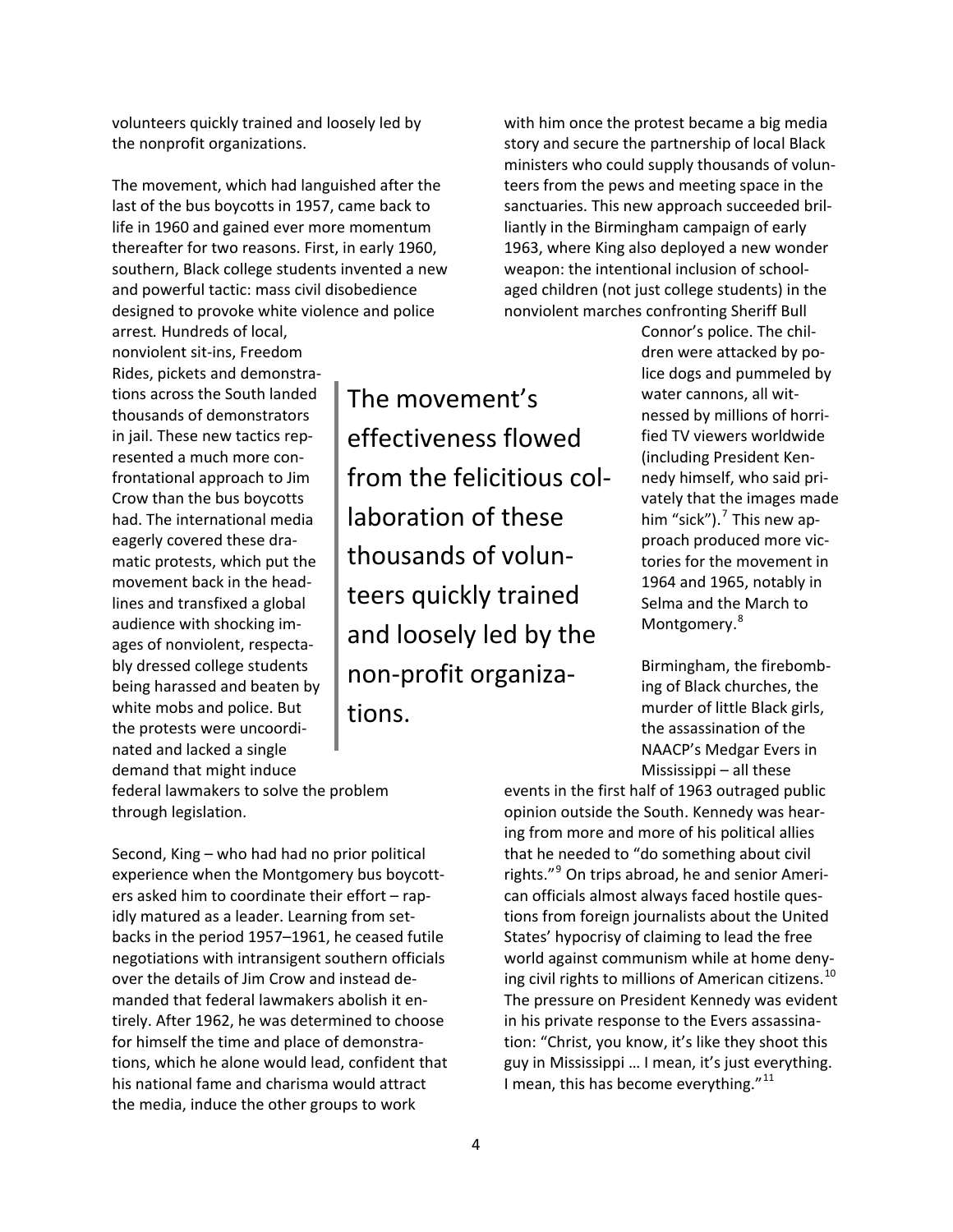Finally, on June 11, the civil rights movement broke President Kennedy's resistance to legisla‐ tion. That morning, he told his startled aides that he would submit sweeping civil rights legis‐ lation to ban segregation in public facilities and announce it that evening in a live, national TV and radio broadcast.<sup>[12](#page-19-11)</sup>

Tragically, Kennedy never lived to attempt to move his bill through Congress. But his succes‐ sor, Lyndon Baines Johnson – had come to the conclusion that the civil rights movement was too strong to oppose. He thus embraced it and shortly after taking the oath of office began planning with King and other civil rights leaders how to advance the Kennedy bill. In his first speech to Congress, he announced the legisla‐ tion was his top priority.<sup>[13](#page-19-12)</sup> The "Master of the Senate" personally and obsessively oversaw the lobbying effort, coordinating hand‐in‐glove with civil rights leaders to generate outside pressure on persuadable lawmakers. They succeeded in enacting the historic legislation in August 1964 – only a few days before the Republican Party convention nominated right‐wing insurgent Sen. Barry Goldwater of Arizona, a fierce oppo‐ nent of the bill.<sup>[14](#page-19-13)</sup> President Johnson was rewarded handsomely for supporting civil rights, trouncing Goldwater in the biggest landslide of the 20th century.

One year later, passage of the 1965 Voting Rights Act (VRA) followed this same basic script, except the legislation had behind it the added force of Johnson's landslide victory plus the his‐ toric March to Montgomery, which showed once again the incontrovertible need for the federal government to safeguard non‐majority voting rights.<sup>[15](#page-19-14)</sup>

## **III. Foundation Support for the Civil Rights Movement**

The preceding review shows that securing equality under law for African Americans (and in particular vanquishing Jim Crow in the South) seemed improbable until Kennedy's address

announcing his intention to support a civil rights act in June 1963. In the preceding 10 years, meaningful federal court decisions were rare and enforcement was sporadic at best. All pre‐ vious civil rights legislative efforts had failed. Thus, anybody serious about eradicating the most obvious evil afflicting mid‐20th century America had to face the unpleasant reality that – like victories earlier in that century for female suffrage and the right to unionize – securing civil rights for communities of color would be a multifaceted affair of massive street protests strong enough to show reluctant federal law‐ makers that their own reelections depended on enacting sweeping legislation. The nonviolent protests that spread across the South after 1960 did just that by generating newsworthy controversy and exacerbating white suprema‐ cist violence.

"Long shot," "street protests," "violence," "leg‐ islation," "elections" – too many foundation executives, more concerned about avoiding controversy than achieving mission, shied away from these words. A foundation could fund such a movement and still clearly comply with IRS law, but too many executives in philanthropy then (and now) suffered from the misconcep‐ tion that injustice can be overcome entirely by private charitable service provision and without grassroots pressure or capacity investments in grassroots institutions.

It is therefore not surprising that the vast ma‐ jority of the 12,000 foundations operating in mid-20th century America<sup>[16](#page-19-15)</sup> ignored our society's most obvious evil, even though many of them had mission statements pledging to help the needy. A very small number intentionally targeted their philanthropy to Americans of color. However, the vast majority of those dol‐ lars went not to organizations seeking civil rights reform, but instead to groups seeking to ameliorate some of racism's pernicious effects, for example by promoting Black educational opportunity and economic self-help.<sup>[17](#page-19-16)</sup>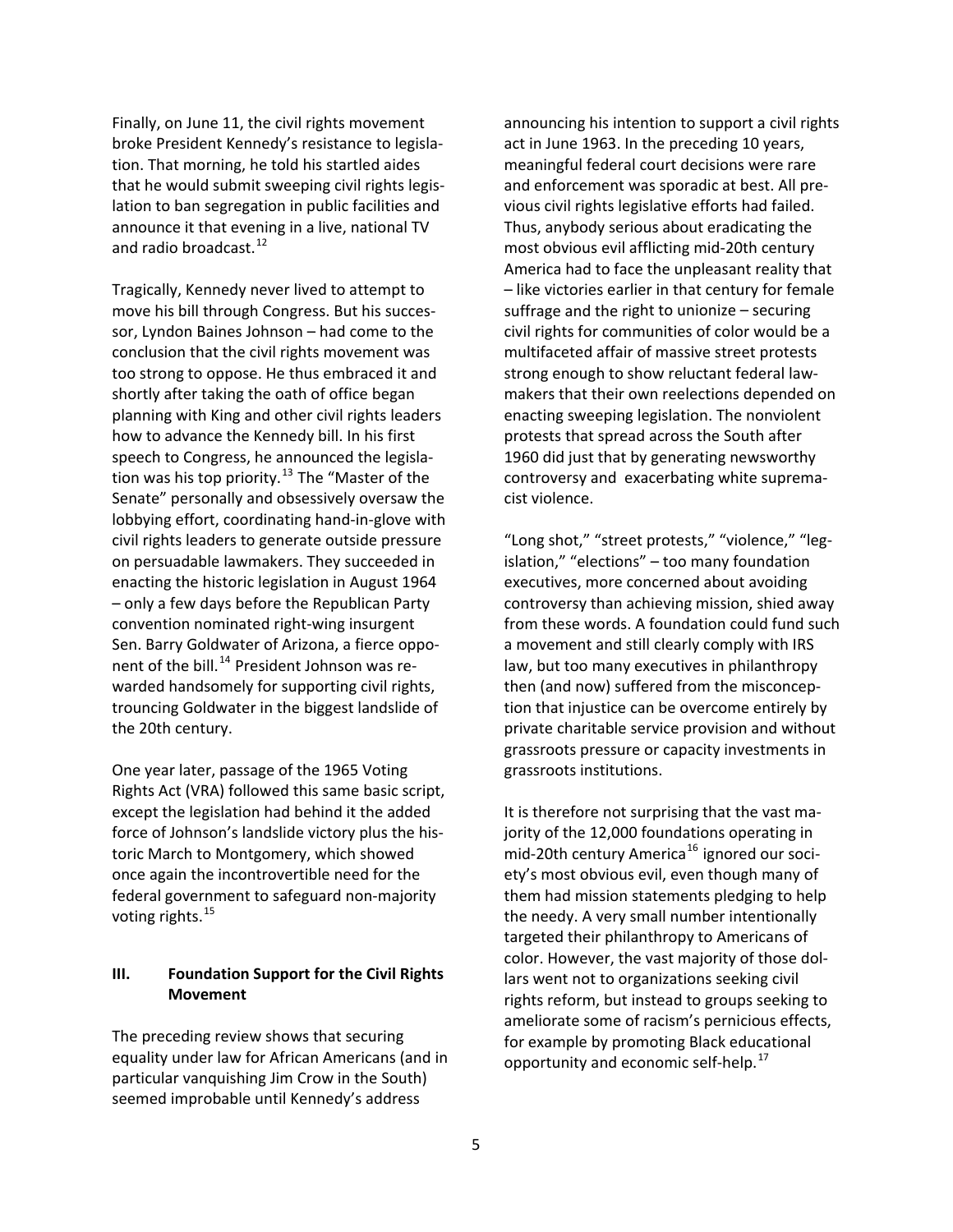Philanthropy had an opportunity to build on its history of supporting racial equity and justice. In 1938, The Carnegie Foundation for the Ad‐ vancement of Teaching provided substantial funds for a study of race relations in the United States. The study was commissioned to Gunnar Myrdal, the Swedish Nobel‐laureate economist and was published in 1942. It played a pivotal role in establishing the groundwork for the Su‐ preme Court's decision in *Brown vs. the Board of Education* by identifying the problems of ra‐ cial inequity as structured by white privilege to keep African Americans in disadvantaged posi‐ tions and denying them the opportunities needed to achieve the American dream. The foundation's work built on its founder Andrew Carnegie's legacy of providing funds to African American organizations, and his close alignment with the Hampton Institute and the Tuskegee Institute that worked to empower Blacks. The Carnegie Corporation made grants of more than \$2.5 million from the time it was established in 1911 until 1938.<sup>[18](#page-20-0)</sup>

The following section profiles four foundations that made modest but helpful investments in ways that benefitted the civil rights organiza‐ tions examined above in the years between 1955–1965. A handful of other philanthropies, such as the Fund for the Republic and Rockefel‐ ler Brothers Fund, also made helpful invest‐ ments in the movement.<sup>[19](#page-20-1)</sup> It is more than likely that other foundations provided important funding to build the movement that led to pas‐ sage of the CRA. But the four foundations re‐ viewed below were clearly among the most im‐ portant and accounted for a substantial portion of the foundation dollars helpful to the frontline groups listed above during the time period that this paper covers. What follows is an examina‐ tion of each foundation, followed by a review of the historic project they funded together and that for most of them constituted their single biggest investment in the civil rights movement: the Voter Education Project (VEP).

### *The New World Foundation*

The New World Foundation (NWF) was created in Chicago in 1954 with a \$7 million endowment by Anita McCormick Blaine, the elderly heiress of a big fortune whose forebears had founded the McCormick Harvesting Machine Company.<sup>[20](#page-20-2)</sup> Ms. McCormick died the same year she en‐ dowed the foundation, but she put her stamp on the institution very strongly.

> "When Anita chartered the New World Foundation … she was starkly aware of the enormous societal injustices of the time – racial segregation, voter disen‐ franchisement, unsafe working condi‐ tions resulting from the industrial revo‐ lution, disease, educational disparity, the languishment of dissenters under the oppressive shadows of McCarthy‐ ism and the overall inequitable experi‐ ence of those Americans who were most flagrantly and persistently denied full participation in society. … Under Anita's pioneer leadership, the New World Foundation became one of the few foundations then willing to support beleaguered southern efforts to further civil rights and desegregation."<sup>[21](#page-20-3)</sup>

After her death, her sole heir and granddaugh‐ ter, Anne Blaine Harrison, took charge of NWF and stuck to Anita's goals, as did executive di‐ rector Vernon Eagle, who served from 1957– 1974. $^{22}$  $^{22}$  $^{22}$  At a later date, NWF moved its offices to New York City.

Based on the description of its "Purpose and Activities" in the 1960 *Foundation Directory*, NWF set as its goal "promoting mutual under‐ standing among persons of different racial, cul‐ tural and national backgrounds as a means to‐ ward the elimination of intergroup and interna‐ tional tensions and conflicts."<sup>[23](#page-20-5)</sup>

From its inception, NWF funded civil rights ad‐ vocacy organizations, notably the LDF's civil rights litigation. NWF also helped start LDF's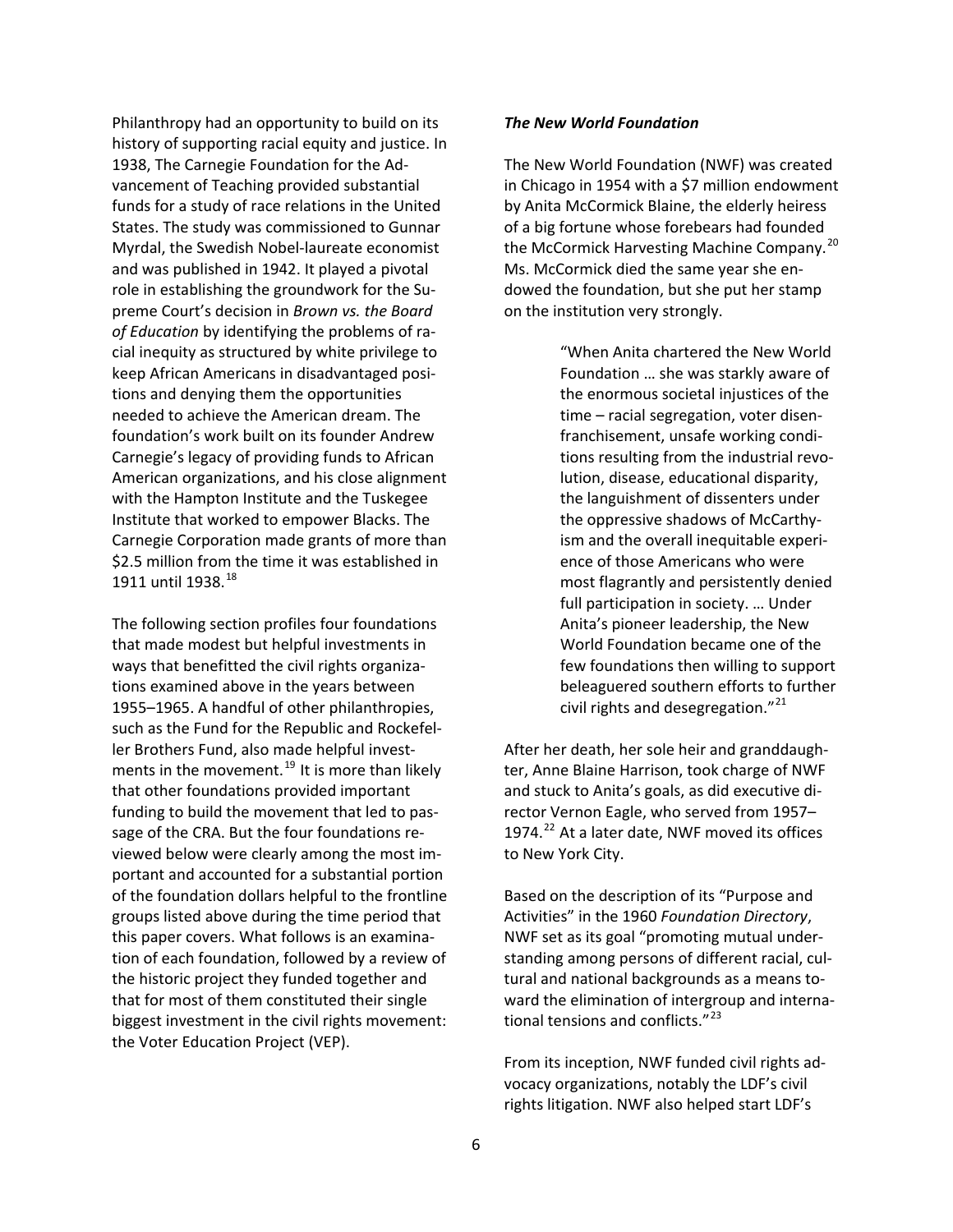soon-to-be-famous internship program, which supplied legal firepower to a movement con‐ stantly battling southern officials in court, espe‐ cially to free jailed comrades. The internship program helped launch the careers of a number of distinguished civil rights lawyers, many of them persons of color, such as Marian Wright and Julius Chambers.<sup>[24](#page-20-6)</sup> NWF also funded the useful work of the Southern Regional Commis‐ sion (SRC), one of the few multiracial institu‐ tions in the South. SRC documented the abuses of Jim Crow and provided leadership training for movement activists, among other activities.<sup>[25](#page-20-7)</sup>

NWF funded conferences in the South that were vital gatherings for the frontline organiza‐ tions, especially SNCC, to compare notes and coordinate strategy.<sup>[26](#page-20-8)</sup>

Since the 1960s, NWF has embraced the civil rights era as a model for how progressive social change can happen. In the 1970s, it funded watchdog groups, training centers and policy research. It also provided seed funding for the Children's Defense Fund. In the 1980s, it be‐ came one of the first foundations to add to its board of directors leading activists in the com‐ munities where NWF funded. The foundation also was one of the first U.S. foundations to shift its grantmaking toward multi‐year and general support grants – philanthropic strate‐ gies that research finds to be most effective.<sup>[27](#page-20-9)</sup> In 1994, the New World Foundation leveraged the resources of its endowment by converting to a grantmaking public charity. Today, NWF continues to fund grassroots organizations in underserved communities working to improve public schools, safeguard voting rights, foster economic fairness and protect the environ‐ ment. Recent grantees include Kentuckians for the Commonwealth, the Colorado Immigrant Rights Coalition and the National Day Laborer Organizing Network, among others.<sup>[28](#page-21-0)</sup>

### *The Field Foundation*

The Field Foundation was established in Chicago in 1940 by Marshall Field III, publisher of the

Chicago *Sun‐Times* and grandson of the founder of the Marshall Field & Company department store. Until his death in 1956, the foundation invested mostly in child welfare, but also some in civil rights, especially litigation.<sup>[29](#page-21-1)</sup> Field was one of the few foundations to fund LDF in the 1950s. As LDF's then‐deputy director Jack Greenberg recalls, "[A] big contribution was \$100, and \$1,000 was a tremendous gift. The typical giver was … 'a New England abolitionist type.' A few smaller foundations like Field and New York and, soon, Norman contributed as early as the 1950s. These were relatively small family foundations that typically made grants not much larger than \$5,000 or \$10,000 in those days."<sup>[30](#page-21-2)</sup> Greenberg recounts that LDF was especially cash‐strapped as it litigated the his‐ toric *Brown* case and that Field Foundation came through with a \$15,000 grant (Marshall Field III himself donated another \$50,000 of his personal money). Thereafter, throughout the 1950s, Field gave about \$15,000 per year, mak‐ ing it LDF's largest foundation supporter in that decade and one of its biggest single donors. $^{31}$  $^{31}$  $^{31}$  In 1962, a Field grant of \$25,000 helped start LDF's internship program described above.<sup>[32](#page-21-4)</sup>

After the death of Marshall Field III, his widow, Ruth, became the guiding force on the board of trustees and significantly increased its focus on civil rights, especially leadership training. $^{33}$  $^{33}$  $^{33}$  The *Foundation Directory* of 1960 described the Field Foundation's "Purpose and Activities" as: "Incorporated for broad charitable purposes, its major current interests are child welfare and intercultural and interracial relations."<sup>[34](#page-21-6)</sup> By the late 1950s, the foundation had become a major supporter of the Highlander Folk School in Ten‐ nessee, which was started in the 1930s with a focus on training labor organizers in the South, and for decades thereafter, Highlander, along with SRC, were the region's only interracial leadership training centers. In 1953, Highlander began to focus more on civil rights and over the next 15 years trained thousands of movement activists including, Rosa Parks, Fannie Lou Hamer and John Lewis. The Field Foundation was perhaps the biggest single funder of High‐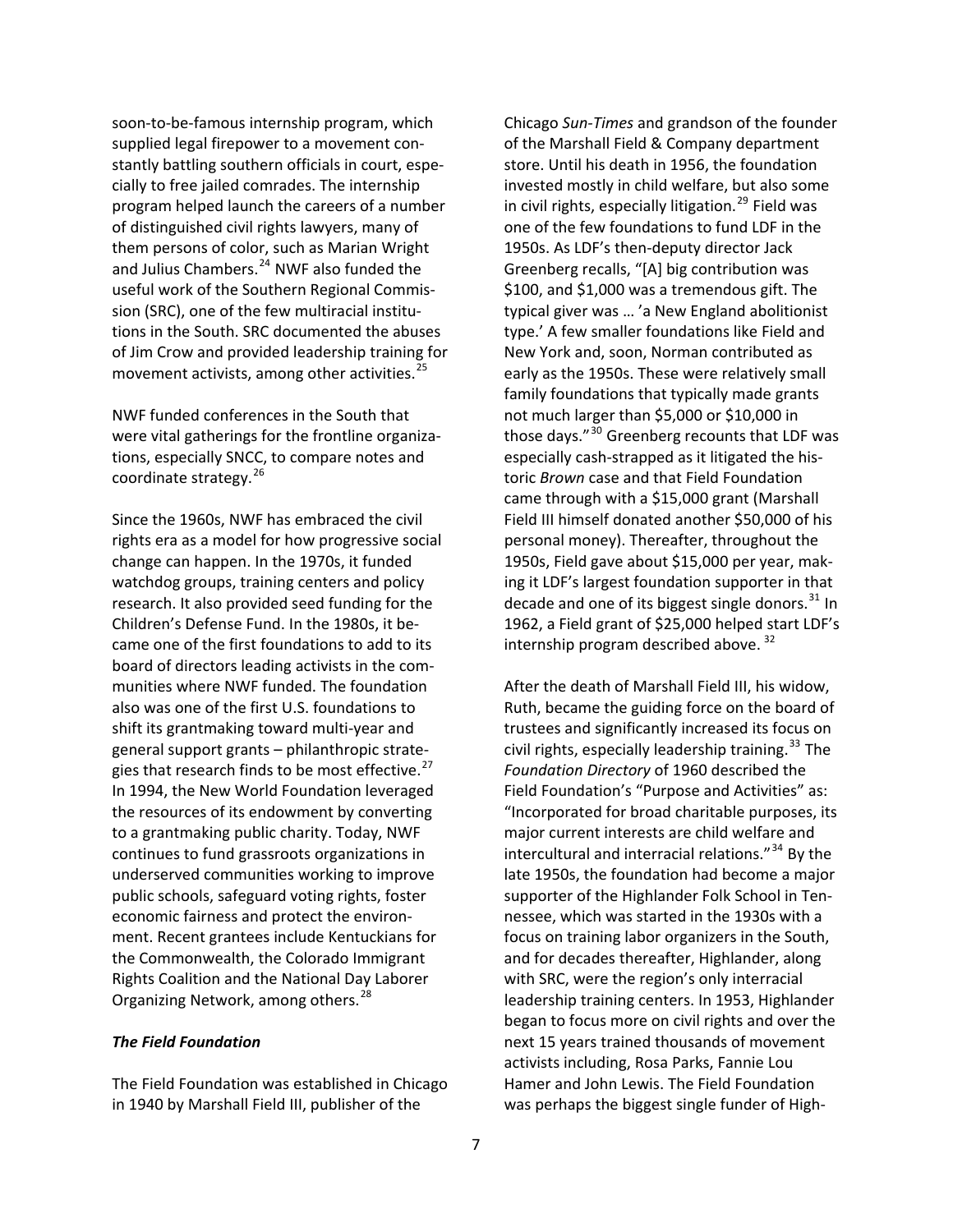lander during this period.<sup>[35](#page-21-7)</sup> Lewis, one of the original Freedom Riders, SNCC director and an influential member of Congress for almost 30 years, attests to the effectiveness of High‐ lander, where his training in 1958 as a college sophomore taught him skills, widened his contacts and deepened his resolve to go into the movement. "I left Highlander on fire," he re‐ counted.<sup>[36](#page-21-8)</sup> In many ways, SNCC was an outgrowth of Highlander in that most of SNCC's founders trained there and SNCC thereafter frequently used Highlander as place for confer‐ ences and staff retreats.

### By 1960, Field's

endowment had grown to a considerable \$33 million.<sup>[37](#page-21-9)</sup> Field used its burgeoning wealth to increase investments in the civil rights movement. When Tennessee authorities closed Highlander in 1961 on trumped‐up charges, the

Philanthropy had an op‐ portunity to build on its history of supporting racial equity and justice.

ants at SCLC. Years later, Young would serve as the United States' U.N. ambassador and then mayor of Atlanta. CEP worked closely with SCLC and graduated a disproportionate number of the Black ministers who formed the backbone of SCLC's power in the South. Decades later, Young recalled of the program, "We trained more than 6,000 people from 11 states to run classes and learn the tactics of nonviolent ac‐ tion, and they became the heroes of the civil rights movement."<sup>[40](#page-22-2)</sup> Leslie Dunbar, who as head of SRC, worked closely with all the move‐

> ment's leadership organiza ‐ tions, agrees that CEP was very effective. Dunbar esti‐ mates the Field Foundat ion invested up to \$140,000 pe r year into the program during the early 1960s.<sup>[41](#page-22-3)</sup> When Dunbar became the execu‐ tive director of the Field Foundation in 1965, he in‐ creased those investments and worked with UCC to transfer administrative con‐

trol of CEP to SCLC, where the program became a major source of King's budget during the final two years of his life.<sup>[42](#page-22-4)</sup>

Perhaps the simplest proof of the Field Founda‐ tion's positive impact on the civil rights move‐ ment was the decision of movement hero John Lewis to work there in 1966 as associate direc‐ tor, the first job he took after leading SNCC. $43$ 

In 1988, the Field Foundation, by design, spent down the last of its funds and closed its doors.

### *The Stern Family Fund*

The Stern Family Fund (SFF) was a family foun‐ dation based in New Orleans that operated from 1936–1986. The Stern family of New Or‐ leans was wealthy, but most of the foundation's endowment came from the Rosenwalds of Chi‐ cago. Julius Rosenwald was a part owner of Sears, Roebuck and Company and heavily funded Black colleges and schools through the

Field Foundation gave Highlander a special grant of \$40,000 to move to new facilities.<sup>[38](#page-22-0)</sup>

The new facilities would not permit Highlander to continue one of its major initiatives, the Citi‐ zenship Education Program (CEP), because Highlander was under attack. In an effort not to allow the program to perish, and because of concerns about its own tax exempt status, Field helped fund transfer of the program's admini‐ stration to the American Missionary Association of the Congregational Church<sup>[39](#page-22-1)</sup>, most of which's chapters eventually became part of the United Church of Christ (UCC). CEP taught literacy to African American community leaders from across the South so they could pass Jim Crow hurdles to voting, but focused equally on lead‐ ership training in nonviolent organizing. A young UCC minister named Andrew Young oversaw the project, but his able deputy Sep‐ tima Clark appears to have managed the pro‐ gram on a daily basis, which freed Young to si‐ multaneously work as one of King's key lieuten‐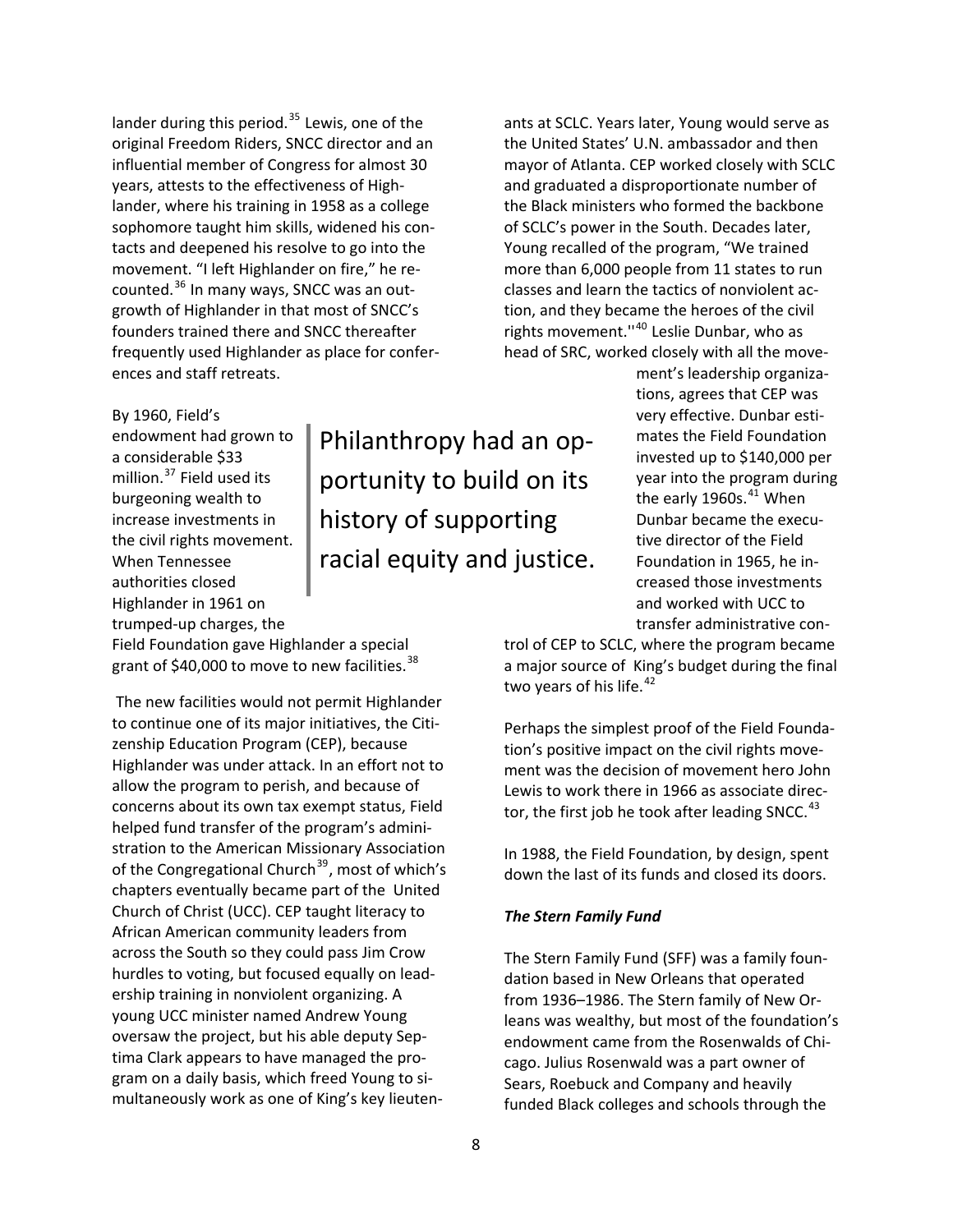Rosenwald Fund under de jure segregation. Julius' daughter, Edith, married Edgar Stern in the 1930s and brought with her to New Orleans the bulk of the money that SFF would subse‐ quently dispense. As the family patriarch, Edgar controlled the fund. He was relatively liberal by southern standards in that he spent much of his philanthropy on charity for African Americans. But as a son of the South (and indeed president of the New Orleans Cotton Exchange), he basi‐ cally supported segregation, so the fund made no civil rights investments during his lifetime.<sup>[44](#page-22-6)</sup>

Edith was much more progressive than her hus‐ band. She was a public leader in New Orleans for cleaner government (through activism in the League of Women Voters), integration of public schools and voting rights for minorities, and was an activist in the liberal wing of the Democratic Party both locally and nationally. Over the years, she hosted Eleanor Roosevelt, Sen. Adlai Stevenson and Sen. John F. Kennedy. Her activ‐ ism flowed from a passionate belief in democ‐ racy – that it can work only when all citizens may fully participate and especially vote. She persisted in her outspoken support for civil rights despite hate mail to the family's home. $45$ 

When Edgar Sr. died in 1959, Edith and her chil‐ dren changed the direction of the fund by in‐ vesting in the civil rights work Edith had publicly supported for many years. $46$  They hired a young staffer from the Ford Foundation, David Hunter, as SFF's executive director. According to Hunter, Edith's ideals guided the foundation thereafter: "Although the direct objects of its philanthropy have changed with changing times, it has, from the beginning, been con‐ cerned with fostering democracy, helping to improve the life of people in the lower reaches of our society."<sup>[47](#page-22-9)</sup>

The *Foundation Directory* summarized SFF's "Purpose and Activities" thus: "Grants have supported city and regional planning and public administration, including studies of voting re‐ cords, nominating procedures and money in politics; the fine arts; higher education; and

community and other welfare funds."<sup>[48](#page-22-10)</sup> This mission statement aligned with one of SFF's biggest investment in the civil rights movement: the Voter Education Project (VEP), examined below.

The fund practiced a kind of philanthropy that would be recognized today as best practice. In terms of process, SFF performed significant due diligence before dispensing a grant. Explains David Stern, Edith's grandson, on the founda‐ tion's tradition of face‐to‐face interviews with applicants:

> "Unlike many foundations, the Stern Fund had grant applicants attend the meetings and make presentations to the entire board. There was lots of give and take, with board members asking tough questions, such as, 'The problem you describe is enormous and we make relatively modest grants. What differ‐ ence will our grant make? Explain why our grant would not just be a pea under 127 mattresses?' Discussions among multiple generations and with multiple grant applicants brought forth new ap‐ proaches for young philanthropists to gain a deeper understanding of the is‐ sues their funding supported."<sup>[49](#page-22-11)</sup>

In terms of grantmaking strategy, SFF's philan‐ thropy was exemplary in that it focused on high impact, systemic solutions to empower margin‐ alized communities and refrained from micro‐ managing grantees.<sup>[50](#page-22-12)</sup> The Sterns also used their considerable social clout in New Orleans to promote civil rights locally, working to persuade the city's white elites that integration lay in the city's own economic self-interest.<sup>[51](#page-22-13)</sup> The Sterns paid a price for their idealism, especially for promoting school desegregation in New Or‐ leans; they faced social pressure and sometimes ostracism from other city patricians and even received anonymous threats of violence. "We couldn't let our kids out of the house," recalled Edgar Stern Jr. "We had to have our phone taken out."<sup>52</sup>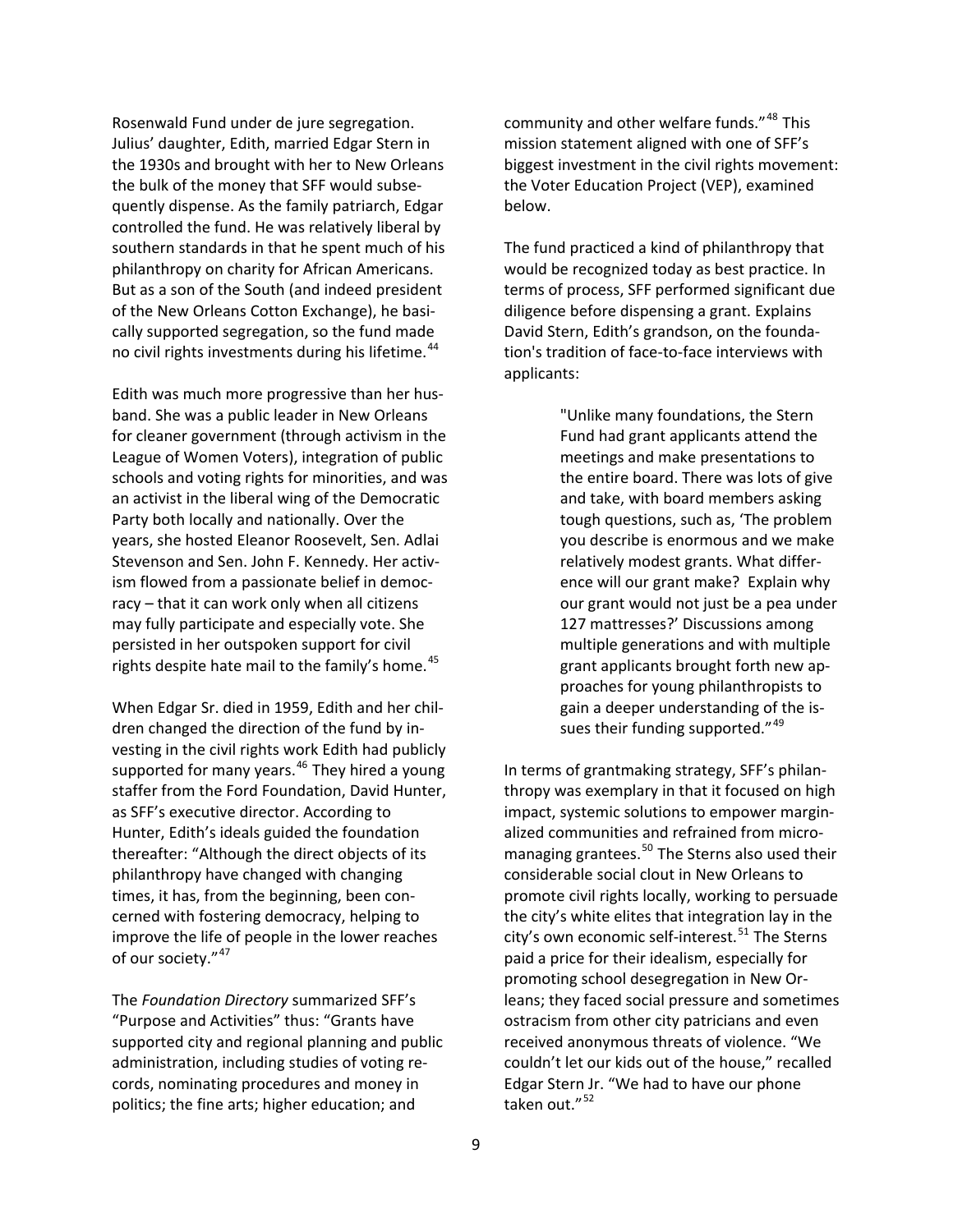The fund was a spend‐down foundation, a strategy it inherited from Julius Rosenwald's philosophy of giving, and closed its doors in 1986.53

## *The Taconic Foundation*

Stephen Currier and Audrey Bruce, granddaugh‐ ter of Andrew W. Mellon, met while under‐ graduate students at Harvard and Radcliffe, re‐ spectively, and married in 1955 during her sen‐ ior year. Audrey was one of wealthiest women in America, with a fortune estimated at \$700 million, and Stephen had inherited significant wealth in his own right. After graduation, they decided to donate, while living, the bulk of their vast wealth to philanthropic causes, especially to promote civil rights. Stephen made most of the grantmaking decisions and Audrey mostly concentrated on raising their three children. They personally fundraised from their wealthy friends, and also made grants through the Ta‐ conic Foundation, which they created in 1958 with an endowment of \$7 million.<sup>54</sup> The couple's decision to use Audrey's inheritance to fund civil rights caused tension with her conser‐ vative parents.<sup>55</sup>

The 1960 *Foundation Directory* describes Ta‐ conic's "Purpose and Activities" as: "Grants for charitable, educational, scientific and religious purposes; to conduct studies concerning the above matters and to push or distribute on a nonprofit basis the results of such studies to tax‐exempt organizations and to the general public. Present grants emphasize child welfare, mental health and intergroup relations."<sup>56</sup> Taconic's mission statement explains its pioneer‐ ing status in policies to promote the welfare of poor children during the same years as it funded civil rights work, notably a program in Harlem that became precursor for Head Start.<sup>57</sup> As for civil rights, Taconic was the most impor‐ tant philanthropic partner in VEP, a project that fit Taconic's emphasis on "studies concerning … intergroup relations."

John Lewis describes Stephen Currier as the man "who had steered so much money toward the movement through the Taconic Founda‐ tion."<sup>58</sup> In 1961, Taconic pledged to LDF one of the biggest grants it had ever received: \$75,000 to be paid over three years – a grant exemplary not only for its size but also for the fact it was multi-year and general operating support.<sup>59</sup> Currier also solicited other foundations to do‐ nate to civil rights organizations and succeeded in raising about \$200,000 this way. $^{60}$  But Taconic's main contribution to the movement was the personal leadership role Currier played in coordinating VEP, examined below.

With the exception of LDF, none of the other most important civil rights groups were (501)(c)(3) (hereafter c3) nonprofit organiza‐ tions and thus they relied mostly on non‐c3 funding. For this reason, Currier also raised sig‐ nificant non‐c3 dollars for SCLC, SNCC, NAACP, CORE and the National Urban League (even though the latter organization did not engage in civil rights advocacy). As a first step, Currier convened a meeting in June 1963 of donors and organizations at the Taconic Foundation's New York office, at which he recommended forma‐ tion of a Council for United Civil Rights Leader‐ ship (CUCRL) to raise and apportion big non‐c3 contributions among the organizations. "No one dissented from his plan," reports Garrow. "It was all but certain to provide each of the or‐ ganizations with funds they otherwise would not receive."<sup>61</sup> Thereafter, Currier organized regular fundraising breakfasts at the Carlyle Ho‐ tel. Greenberg, by this time the executive direc‐ tor of LDF, underlined the importance of these gatherings:

> "In mid‐1963, when an assassin mur‐ dered Medgar Evers in Jackson and bombs went off in Birmingham, Stephen [Currier] held a fundraising breakfast for the principal civil rights organizations at the Carlyle, one of New York's most elegant hotels, inviting people to whom we would not other‐ wise have had access. The event was at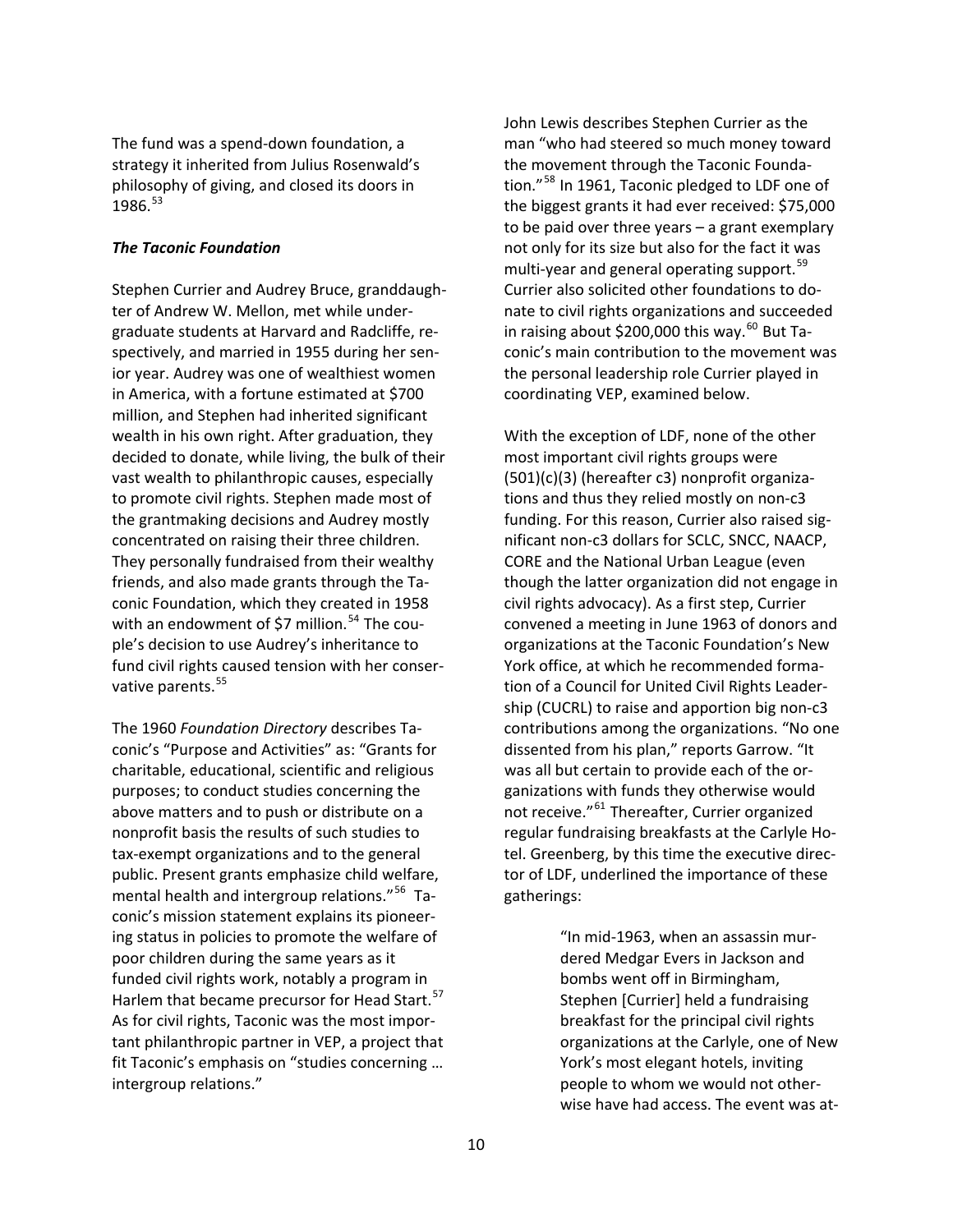tended by wealthy people we had never seen before, and others who repre‐ sented corporations and foundations; the goal was to raise \$1.5 million. Noth‐ ing of this sort ever had come out of the 'establishment.' Heads of civil rights or‐ ganizations took turns at the podium and explained the situation of Black people to a group who, until then, had been largely oblivious to the problems … the breakfasts introduced us to new audiences and raised the level of giv‐ ing." $62$ 

Pledges at the breakfast and soon thereafter amounted to \$565,000.<sup>63</sup> During the next two years, it seems that CUCRL raised another \$1 million or so (for a cumulative total of about \$12 million in current dollars).<sup>64</sup> After each breakfast, the organizations divvied up the morning's take, which unavoidably caused ten‐ sions, as John Lewis of SNCC relates:

> "A series of 'civil rights breakfasts' were set up by a man named Stephen Currier, who was president of the Taconic Foundation. Currier was married to a member of the Mellon family, he was very wealthy and he was very enthusi‐ astic about the cause of civil rights. [James] Forman [of SNCC] and I went to the first of these breakfasts. Currier had raised \$800,000[,] which was pledged to all our organizations collectively un‐ der the banner title of the Council on United Civil Rights Leadership. A for‐ mula was worked out, mainly by Roy Wilkins [executive secretary of the NAACP] that determined each group's share of the money based on its existing budget. This, of course, guaranteed that the groups that already had money – groups like Wilkins' NAACP – got the biggest chunks. As for us, well, we were at the bottom of the barrel. We were considered the kids, the upstarts, and we were given peanuts compared with what the others received. Every other

group there, from the Urban league to the SCLC, wound up with at least \$100,000. We on the other hand, received \$15,000. Then again there was always a current of distrust about money in SNCC. Along with an under‐ standing that we needed it, there was always a certain concern about strings that might be attached, about control over ourselves versus control by others. If it ever came to a choice between money or our independence there was no question which we would choose."<sup>65</sup>

To his credit, Currier did not impose allocations but respectfully let the groups work them out among themselves. Lewis terms the money "significant," admits SNCC needed it, and states that the strings SNCC feared might be attached to it were in fact nonexistent. In short, the phi‐ lanthropy was certainly helpful.

After passage of the Civil Rights Act and Voting Rights Act, funds began to dry up and CUCRL disbanded in 1966.<sup>66</sup> Normally, an unincorporated coalition that lasts only three years and raises about \$1.6 million would not attract much historical attention. But some of that money unquestionably represented funds that would not otherwise have gone to the civil rights movement and that \$1.6 million (\$12 mil‐ lion in today's dollars) helped the cash‐strapped leadership organizations in the decisive years of the struggle.

Tragically, Audrey and Stephen Currier died in a plane crash in the Caribbean in 1967.<sup>67</sup> Zunz writes, "In their short lives, they had shown how philanthropists could change the American political landscape."<sup>68</sup>

Most of Taconic's grantmaking was funded not by the endowment but by annual contributions from the Curriers into the foundation. Conse‐ quently, following the Curriers' death in 1967, Taconic was forced to decrease its grantmaking by roughly 75 percent.<sup>69</sup> With a shrunken budget, Taconic continued to fund some na‐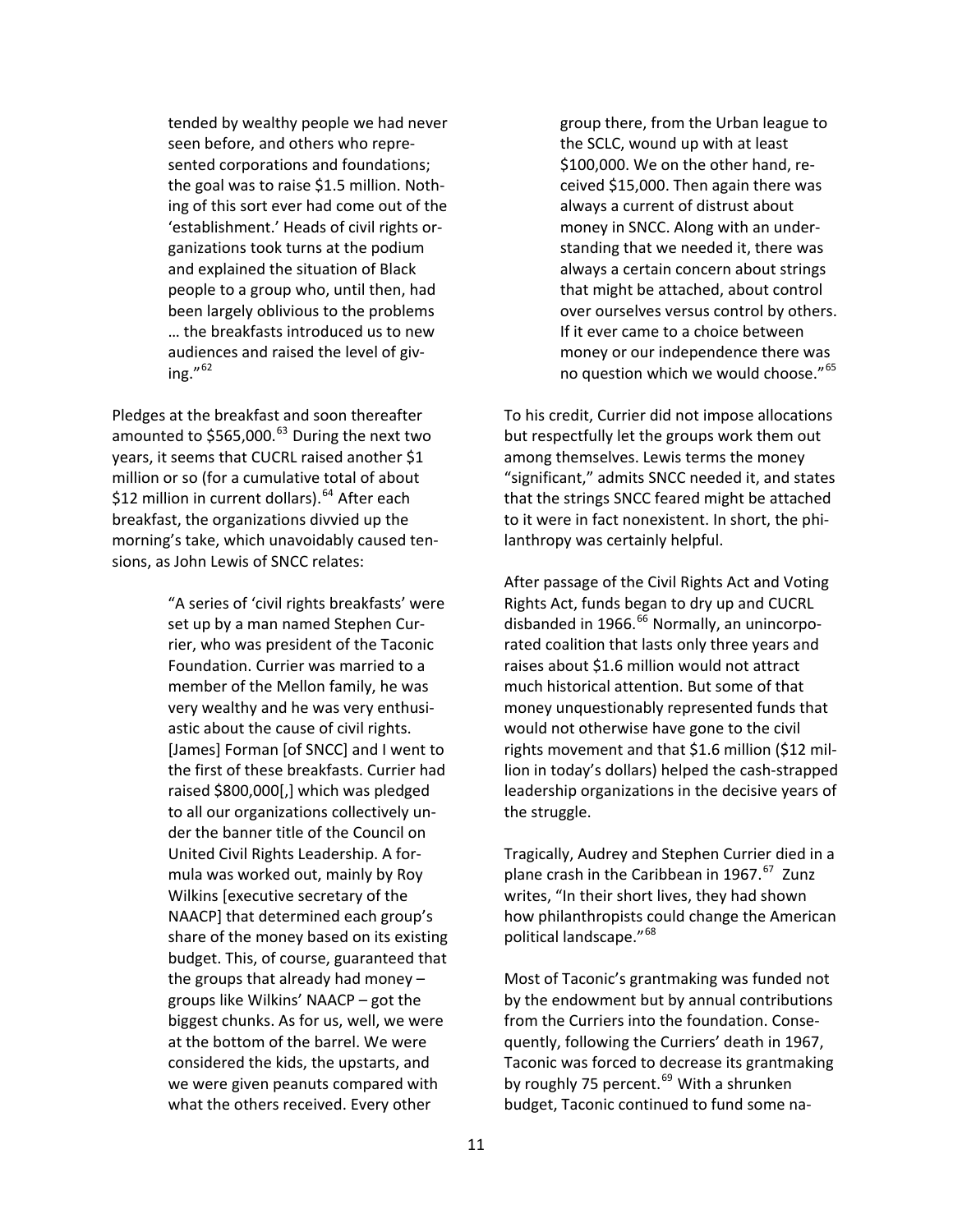tional organizations but narrowed its focus to mostly community development in disadvan‐ taged neighborhoods in New York City. By design, the foundation spent the last of its en‐ dowment in 2012. $^{70}$  One of its final grants funded "Taconic Fellowships" at various New York and national organizations to promote community development<sup>71</sup> and social justice. $72$ 

As noted earlier, it is likely that there were many other grantmaking institutions that provided important funding for the Civil Rights Movement. However in researching the time period examined in this writing, these four grantmakers made significant con‐ tributions that were documentable. Many foundations have internal documents that were inaccessible. The summary of the Norman Foundation, a family foundation that provided much‐needed funding to the Civil Rights Movement, that follows was one of the few examples found from documents that are not publically available.

The Norman Foundation provided support for civil rights as early as 1935. Groups that re‐ ceived funding included the NAACP, the Urban League and the ACLU. The foundation's small grants provided crucial monies to the Move‐ ment in its formative stages. It also continued funding the NAACP at a higher level over the next 50 years and provided the Congress of Ra‐ cial Equality (CORE) with a \$35,000 loan fund administered by the organization in 1961. In all, the foundation made over \$100,000 in grants to CORE. The Norman Foundation also provided critical funding to SNCC, the SRC and the Voter Education Project (VEP – see below). Southern Echo, one of the most prominent civil rights in‐ stitutions in the South, was founded in part by funding from this grantmaker. The foundation continues to build on its tradition of supporting equity and justice and supporting community organizing. It's vision is perhaps best summa‐ rized in its public guidelines: "We support ef‐ forts that strengthen the ability of communities to determine their own economic, environ‐

mental and social well‐being, and that help con‐ trol those forces that affect their lives."

### *The Voter Education Project (VEP)*

These four foundations were the major backers of a very important, collaborative initiative of

# It is likely that there were many other grantmaking institutions that provided important funding for the Civil Rights Movement.

the civil rights movement called the Voter Edu‐ cation Project (VEP). As noted above, when Kennedy took office in early 1961, he had no intention of pushing civil rights legislation. But during his first six months in office, the fre‐ quency and intensity of white racist violence against peaceful Freedom Riders and against nonviolent sit‐ins across the South created enormous pressure on the president to do more for civil rights and to protect nonviolent pro‐ testers. It was in this context that, in June of 1961, Attorney General Robert F. Kennedy and his team at the Justice Department reached out to the leading civil rights organizations and to these four foundations, especially Taconic, urg‐ ing them to put less effort into protests and more effort into a collaborative voter registra‐ tion drive in the South.

Unstated in Robert Kennedy's pitch to the groups was his expectation that Black voter reg‐ istration, unlike demonstrations, would not provoke white violence, which in turn would take political pressure off the administration to "do something about civil rights." Also unstated was the attorney general's assumption that most newly registered Black voters in the South would probably vote Democratic, at least in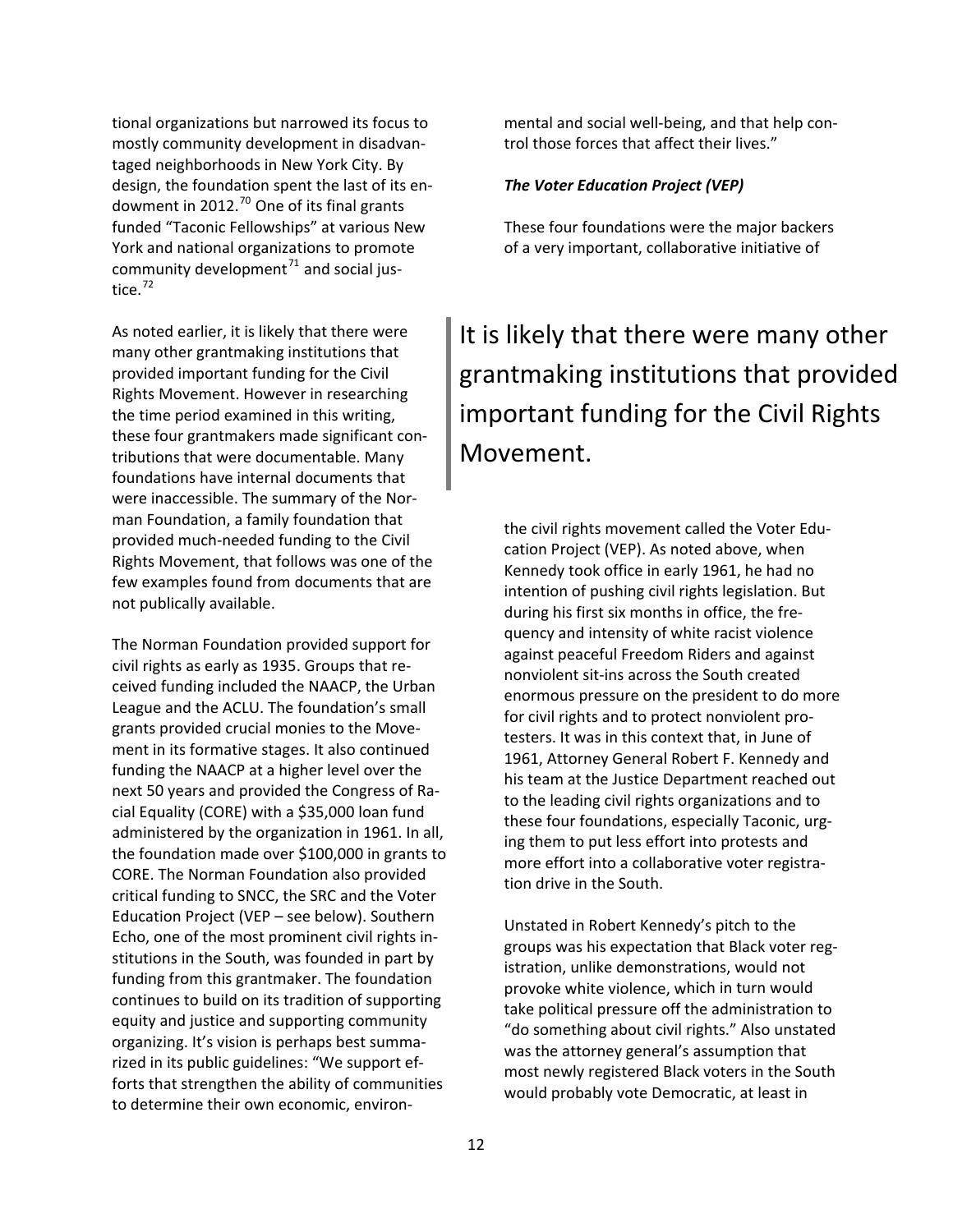presidential elections. Robert Kennedy argued to the groups that voter registration would strike at the root cause of the problem – Black political disenfranchisement – as opposed to symptoms like segregated lunch counters and bus terminals. And he pointed out that the fed‐ eral government had more legal tools to en‐ force voting rights than integration, so such ef‐ forts would enjoy more federal protection in the unlikely event of violence. $^{73}$ 

The funders enthusiastically agreed to the at‐ torney general's proposal and thereafter Currier played the role of coordinator among the foun‐ dations.<sup>74</sup> The civil rights groups also agreed to participate for three reasons.<sup>75</sup>

First, they agreed that voter registration, by building Black political power, would advance the goals of the movement. But contrary to Robert Kennedy's hopes, they had no intention of letting voter registration divert efforts from the sit‐ins and other nonviolent protests they were already staging with so much success.

Second, they understood the South much bet‐ ter than did the Bostonian Kennedy and thus knew that voter registration drives in Dixie would provoke at least as much newsworthy white violence as did sit‐ins, marches and Free‐ dom Rides.<sup>76</sup>

Third, all the groups desperately needed money. SCLC was chronically short of cash.<sup>77</sup> SNCC was in even worse shape. As John Lewis relates, when he was promoted to director in the spring of 1963, "SNCC had no money to speak of. We had one full‐time staffer [in SNCC's Atlanta headquarters], a student from Kentucky State named Ed King, who manned a tiny, dingy one-room office."<sup>78</sup> Outside headquarters, "SNCC staff members [in the field] commonly only had \$30 per month for all per‐ sonal and office expenses for a countywide [voter registration] pilot project. Payroll checks, which were sent out sporadically at best, often went to the wrong person."<sup>79</sup> VEP offered about \$1 million to these groups over the three years from 1962–1964 (roughly \$8 million in current dollars), which was tremendously help ‐ ful for organizations struggling to meet payro ll and cover legal costs. VEP funds covered fully 25 percent of SNCC's total budget in 1962. $^{80}$ 

The funders and organizations decided that the grants should be administered by the SRC. From a legal standpoint, nonpartisan voter registra‐ tion was clearly lawful c3 activity and perceived as such at that time. Thus, the four foundations were much more comfortable funding it than more controversial activities such as sit-ins.<sup>81</sup> But none of the frontline organizations were c3s and there seems to have been confusion among the philanthropic community about whether or not foundations were allowed to fund non‐c3 organizations directly (under current law, it is clear that foundations can fund non‐c3 organi‐ zations). The foundations thus believed there needed to be a c3 intermediary that could dis‐ pense the money to the groups, not as grantees but as contractors. All parties involved believed it would be legal for SRC, as a c3 organization and the sole grantee, to do so. Nevertheless, the attorney general obtained from IRS Com‐ missioner Mortimer Caplin a "special dispensa‐ tion" for SRC to disburse foundation money to the non‐c3 contractors. There was nothing fur‐ tive about this approach: the parties acknowl‐ edged it publicly, and SRC's Leslie W. Dunbar discussed the matter personally with IRS offi‐ cials in advance of the project as part of the ap‐ proval process.<sup>82</sup>

Another reason the SRC was chosen as the sole grantee was that it added value to the project. Dunbar insisted that not all the money auto‐ matically go to the four national organizations, and he in fact gave some to smaller, local groups he thought better able to register voters in specific localities. $83$  Moreover, the project was conceived from the start to have a strong research component – exactly SRC's forte. Vernon Jordan, who was hired at SRC shortly after VEP's launch and later headed the Na‐ tional Urban League and became an influential adviser to President Bill Clinton, reports that,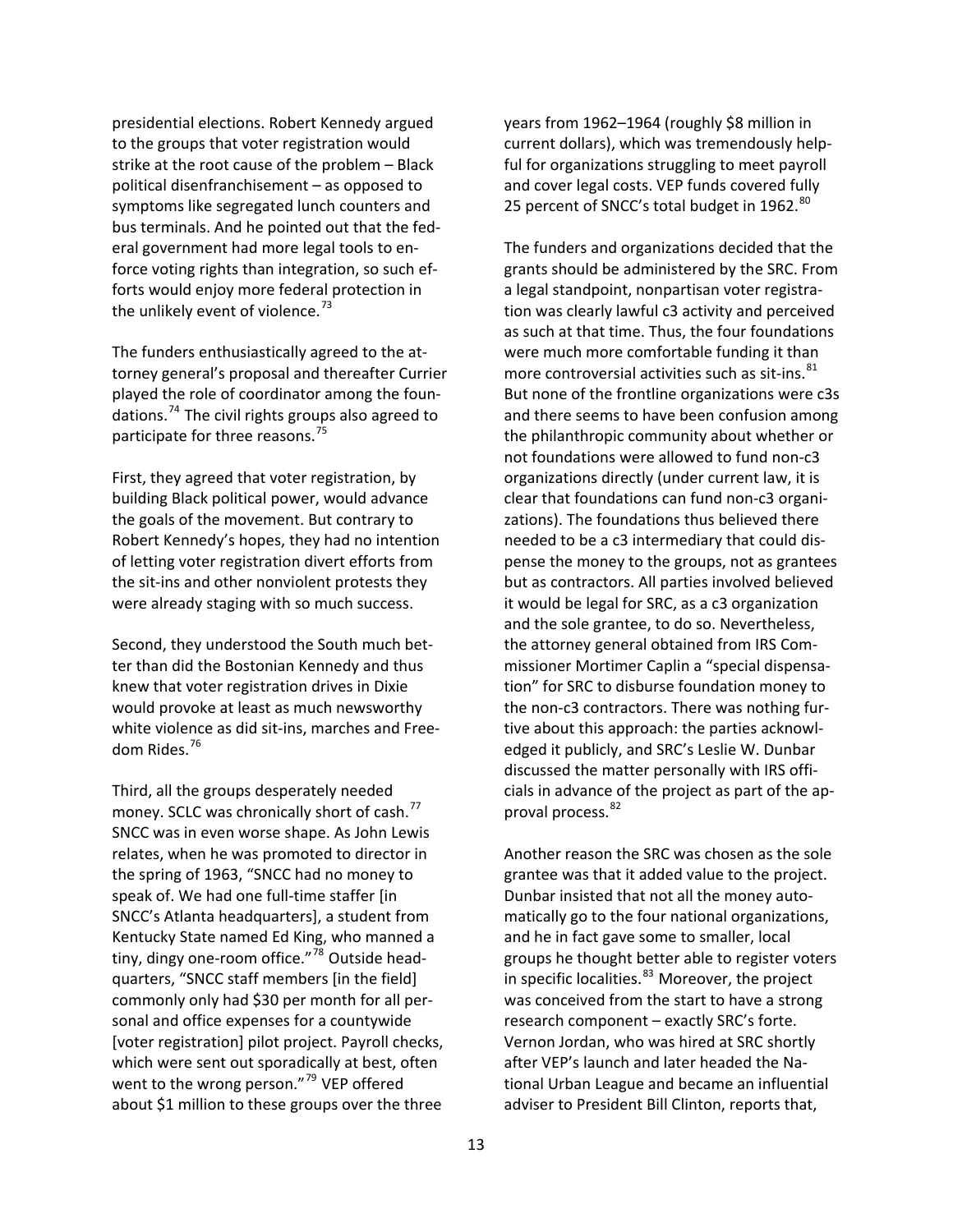"The VEP funded national and local groups that were trying to register Black voters. Those groups would then report back to us on their efforts: how many people were successfully registered, how many tried and were thwarted, and why and how they were turned away."<sup>84</sup> This strong research component made the pro‐ ject consonant with Taconic's mission state‐ ment emphasizing "studies concerning … inter‐ group relations."<sup>85</sup> While VEP did not succeed in registering as many voters as planned, its me‐ ticulous research findings helped make the case for the 1965 VRA and informed specific provi‐ sions of the act because it provided lawmakers with more hard facts about the worst localities and the mechanics of voter suppression.<sup>86</sup>

Third, foundations and organizations all viewed SRC as an honest broker to disburse and admin‐ ister the money. $87$  During his many years at SRC, Dunbar, a white West Virginian, had built a multiracial staff and won the trust of the heads of the frontline civil rights organizations.  $^{88}$ integrated Central High School in 1957, added tion to give SRC the role of project administrator. $^{91}$ Lewis of SNCC described Dunbar as "a political scientist with a tremendous interest in race re‐ lations – just a good, decent human being." $89$ That VEP would be directly managed by Wiley Stanton, the Black Arkansas lawyer who had won fame for his skillful legal representation of the "Little Rock Nine," the teenagers who had to the groups' confidence in SRC.<sup>90</sup> At the key meeting of funders and organizations where VEP was launched, King himself made the mo‐

. deep knowledge of and contacts in the region SRC. "I didn't take direction from foundations," e reports Dunbar. "I can truthfully say that th Field Foundation and Taconic left me com-The funders – mostly northerners with limited knowledge of the South – had the good sense to delegate oversight of this complex grant to an indigenous, mostly Black organization with The funders made no effort to micromanage pletely alone."<sup>92</sup>

money for VEP<sup>93</sup> and NWF also contributed.<sup>94</sup> same foundations also funded SRC with general 1964).<sup>95</sup> Foundation grants accounted for VEP's entire budget and about half of SRC's budget at Taconic, Field and SFF put up most of the Dunbar estimates VEP's total funding at about \$325,000 annually from 1962–1964. These operating grants (as did the Rockefeller Broth‐ ers Fund, which gave a single, small contribu‐ tion to VEP to help terminate the program in that time.<sup>96</sup>

supportive of their leadership, but somewhat independent of it, in the sense that we could be days of the early sixties, was to help the Black organizations, specifically through VEP, but in Dunbar wanted to achieve the goals of the pro‐ ject in a way that built power for the move‐ ment. "Anything we did at SRC was predicated on the conviction that the leadership [of the project] was Black, and that our role was to be critical, and also in the sense that we could sometimes help avoid mistakes. … From the time we set up the Voter Education Project, it seemed very clear to me that the Southern Re‐ gional Council's main role, during the tough other ways too."<sup>97</sup>

l In its first year, it appeared that VEP might fai sults and faced ferocious white resistance and tractors had paltry results to show by the end of performance and reporting, even temporarily more of a personal priority,<sup>99</sup> a fact that almost ertainly helped improve SCLC's overall man‐ c because the groups had little experience in voter registration, did a poor job tracking re‐ violence. The last was especially the case in Mississippi, where dozens of activists were beaten and some murdered. Thus, the VEP con‐ 1962 in terms of newly registered voters. To its credit, SRC worked with grantees to improve cutting off SCLC's payments until it improved its administration.<sup>98</sup> King thereafter made VEP agement.

‐ example to today's funders about the impor VEP's experience in Mississippi offers a good tance of eschewing rigidly numerical definitions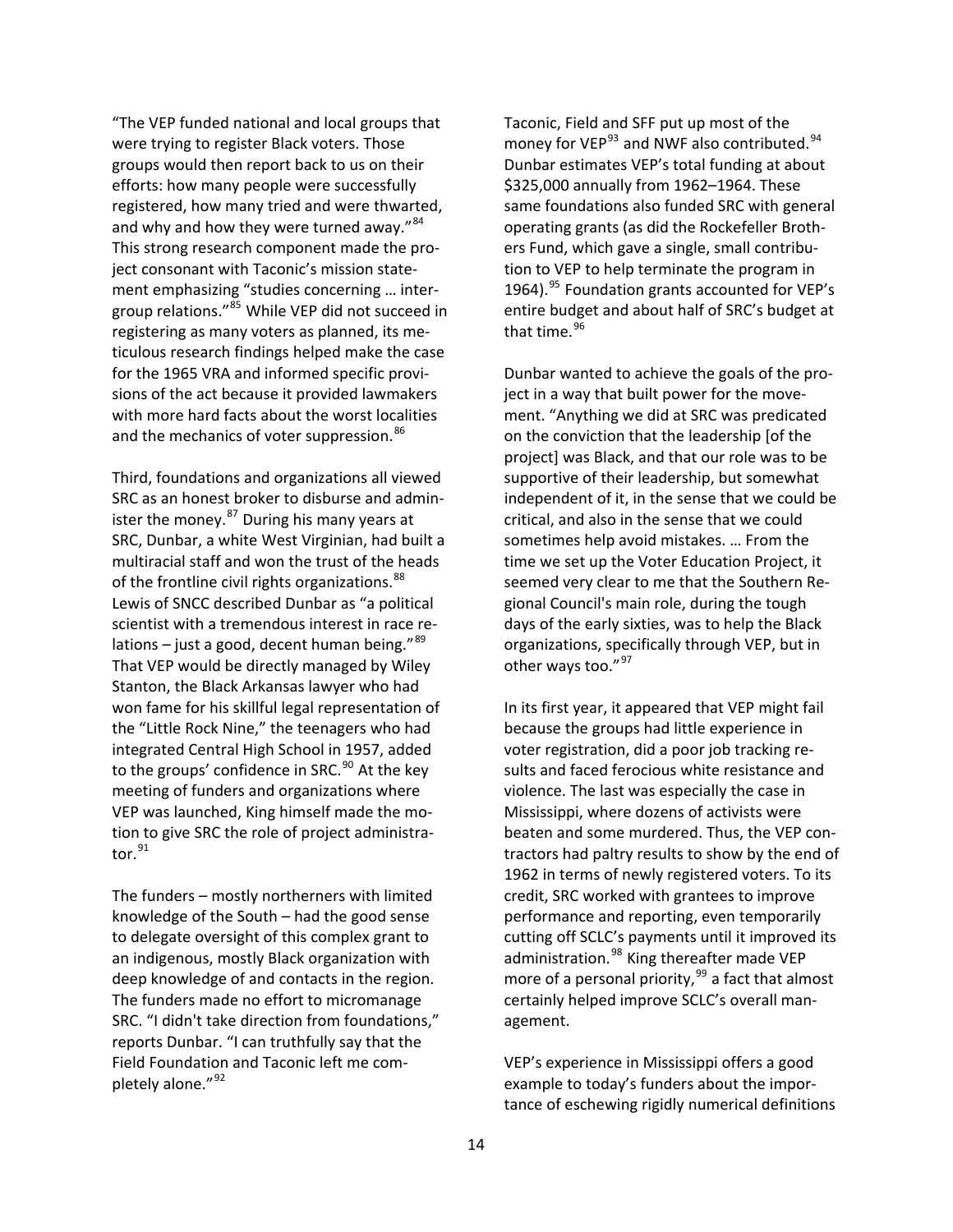of a project's success. At the outset of VEP, Stanton worked with the groups to divide vot er registration territory based on local organiza ‐ tional strength. But Mississippi was a special case because the national leadership of the strongest group there, NAACP, opposed trying to register voters in Mississippi, presumably because they viewed it as dangerous and futi le work. Yet, NAACP's own local chapters, led by state branch director Medgar Evers, were al‐ ready working closely with SNCC and, to a lesse r extent, CORE to register voters. So these local actors, at the urging of VEP, created in 1962 a new nonprofit organization in that state, the Council of Federated Organizations (COFO), to accept funding from VEP to register Black voters and in this way evade the veto of the nationa l NAACP.<sup>100</sup> After all, how could the national staff at NAACP object if some of its unpaid Mississippi members put on a COFO hat to accept VEP money to register voters?

Mississippi: in 1963, its state director Evers was ‐ about the impossibility of registering Black vot funding COFO for lack of results in terms of newly registered voters (but VEP continued to fund voter registration elsewhere in the NAACP's national leadership was proved correct about the danger of trying to register voters in assassinated; in 1964, CORE volunteers James Chaney, Andrew Goodman and Michael Schwerner were murdered there. The NAACP's national leadership was also proved correct ers in Mississippi. By late 1963, VEP in effect agreed with the NAACP and decided to cease South). $101$ 

Yet, COFO's seeming failures masked historic successes for the movement:

• COFO furnished yet more ironclad proof ings and murders were covered by the – all meticulously documented by SNCC's Bob Moses and sent to the Jus‐ tice Department – of the impossibility of registering African Americans to vote in the Deep South in the face of savage white violence. The mass arrests, beat‐

international media, thus keeping the ‐ pressure on a reluctant federal gov ernment to legislate a solution.<sup>102</sup>

- ‐ showed the country an idealistic, multi constitutional rights against mob vio- The 1964 Freedom Summer was strongly concentrated in Mississippi, where hundreds of northern college students (many of them white, includ‐ ing Schwerner and Goodman), worked within COFO, which was dispensing the last of its VEP funds. Their presence at‐ tracted swarms of media, which in turn racial, all‐American crusade to defend lence and Klan terror.<sup>103</sup>
- laboration that germinated the Missis-‐ sippi's all‐white, segregationist delega also enacting the VRA one year later.<sup>104</sup> ● COFO facilitated cross-organizational, cross‐racial and cross‐generational col‐ sippi Freedom Democratic Party (MFDP), led by Fannie Lou Hamer, and its historic challenge to unseat Missis‐ tion to the 1964 Democratic Conven‐ tion. The media circus caused by this challenge deeply embarrassed Presi‐ dent Johnson and kept the pressure on the Democrats to go further than the CRA, which they had just enacted, by

between [direct] action and voter registration," explains Lewis. "Southern states were riddled But those states were perfectly willing to resort to terrorism as well ... We would learn almost sponse."<sup>105</sup> Besides garnering media attention, VEP's efforts elsewhere in the Deep South met with only slightly less resistance and violence than in Mississippi. "There was no separation with legal obstacles to keep Black men and women from voting – poll taxes, literacy tests. immediately that voter registration was as threatening to the entrenched white establish‐ ment in the South as sit‐ins or Freedom Rides, and that it would prompt the same violent re‐ white resistance in the South proved to be a blessing in disguise for the movement in an‐ other respect. The experience of being denied registration often had a healthy, radicalizing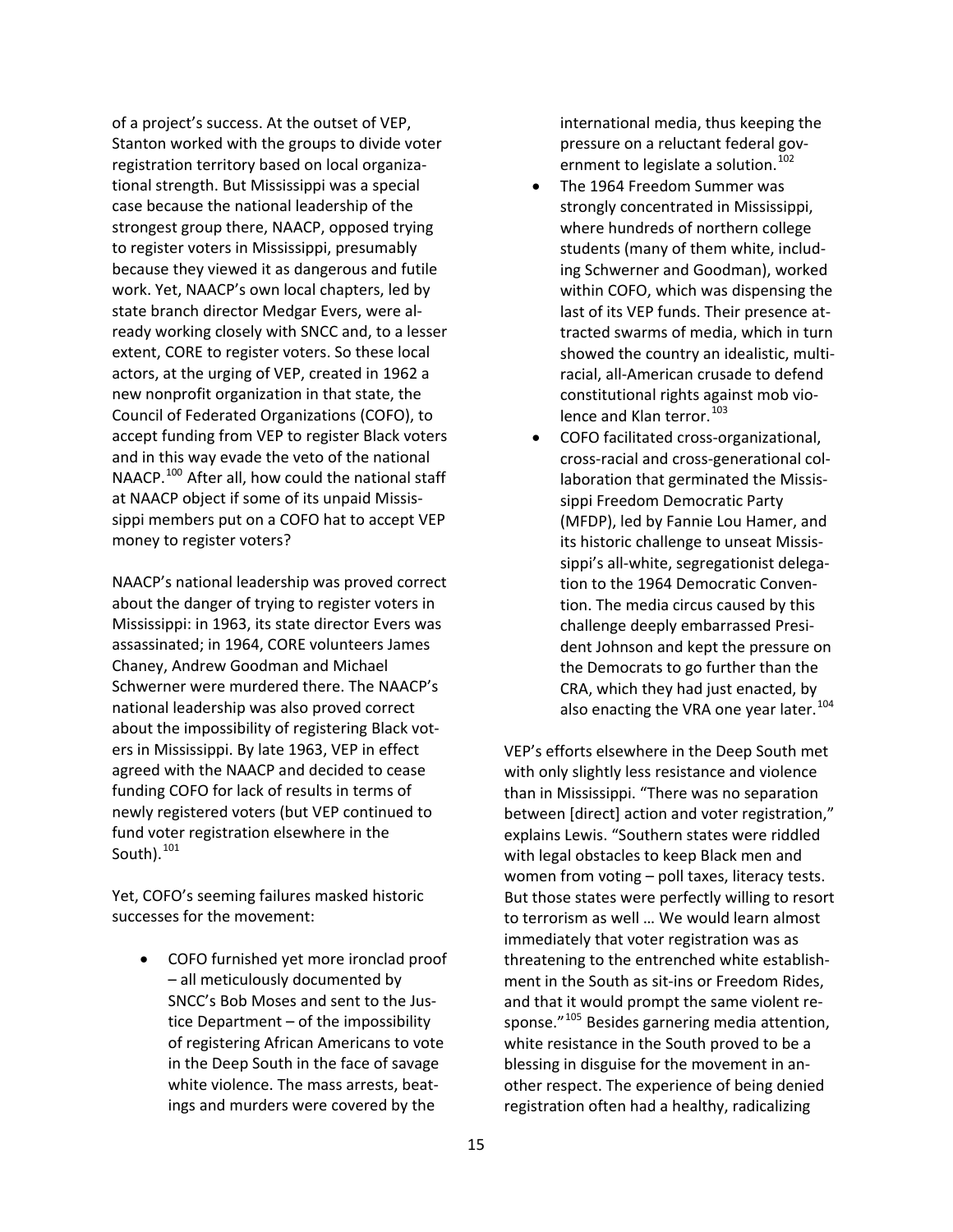effect on volunteers. A CORE report to VEP de ‐ scribing work in Louisiana noted, "[The local activists] are moving beyond purely a 'VEP out‐ look,' and are beginning to see the necessity for using direct non‐violent tactics against the r eg‐ istrar and the white power structure." Con‐ versely, solidarity and relationships created dur‐ ing direct action campaigns often led later on to coordinated voter registration efforts.<sup>106</sup>

in 1964, a confrontation that drew King to that tlegrounds for the movement and heavily covered by the media.<sup>107</sup> The VEP helped the movement in other ways. Voter registration attempts were key to spark‐ ing white backlash against SNCC in Selma, Ala., city and which, in turn, led to the joint SNCC/SCLC decision to launch the historic March from Selma to Montgomery in early 1965, one of the fundamental events ensuring that federal lawmakers would enact the 1965 VRA. Voter registration drives were also the main sparks that started mass actions in Albany, Ga., and Greenwood, Miss., both hallowed bat‐

hugely controversial and history-making project h three‐year program to run from 1962 throug many years thereafter. In the late 1960s under and helped ensure proper implementation of the VRA. VEP did in fact register voters. Despite its slow start in 1962 and COFO's inability to register voters in Mississippi, VEP registered 287,000 new voters in the following two years, mostly in the Upper South.<sup>108</sup> The four foundations profiled continued their courageous support of this until its scheduled termination at the end of 1964. $109$  VEP was originally conceived as a 1964, with resumption possible after an ap‐ praisal of lessons learned.<sup>110</sup> VEP was indeed restarted in 1966 and continued to operate for Vernon Jordan<sup>111</sup> and the 1970s under John Lewis,<sup>112</sup> VEP registered millions of new voters

## *Amount and Patterns of Foundation Support for the Civil Rights Movement*

From 1955‐65, the four foundations and, to a lesser extent, a few other philanthropies pro‐ vided an estimated total of \$4 million for the civil rights advocacy examined in this paper (which in current dollars translates into \$31 mil‐ lion), with most of that money disbursed after 1961.<sup>113</sup> This excludes the approximately \$1.6 million in non‐c3 dollars Currier raised under the aegis of CUCRL.

These philanthropic pioneers and their modest but helpful grants were followed later in the 1960s by many more grantmakers, notably the Ford Foundation, and many more millions of grant dollars invested in civil rights not only for African Americans, but also Native Americans, Latinos and women.<sup>114</sup>

The four foundations demonstrated some strik‐ ing similarities.

All four were small to midsize family founda‐ tions with endowments of less than \$10 million dollars (\$77 million in current dollars). Note the caveat that the Field Foundation's endowment began in that range but grew to \$33 million by 1960, placing it at the borderline between the midsize and big private foundations of that era. This finding does not match the pattern in con‐ temporary philanthropy of bigger foundations more often funding social justice organizations than midsize foundations.<sup>115</sup> It follows that analyses of large national funders should not be considered the exclusive method of determin‐ ing success in philanthropic endeavors, particu‐ larly as they relate to movement building.

The endowments of the four foundations came from northern, commercial fortunes made in the late 19th or early 20th centuries and the grants were dispensed mostly by northerners. These grantmakers, then, fall into one of the best‐known motifs of American history: inter‐ mittent waves of Yankee pressure on a defiant South to abandon political arrangements the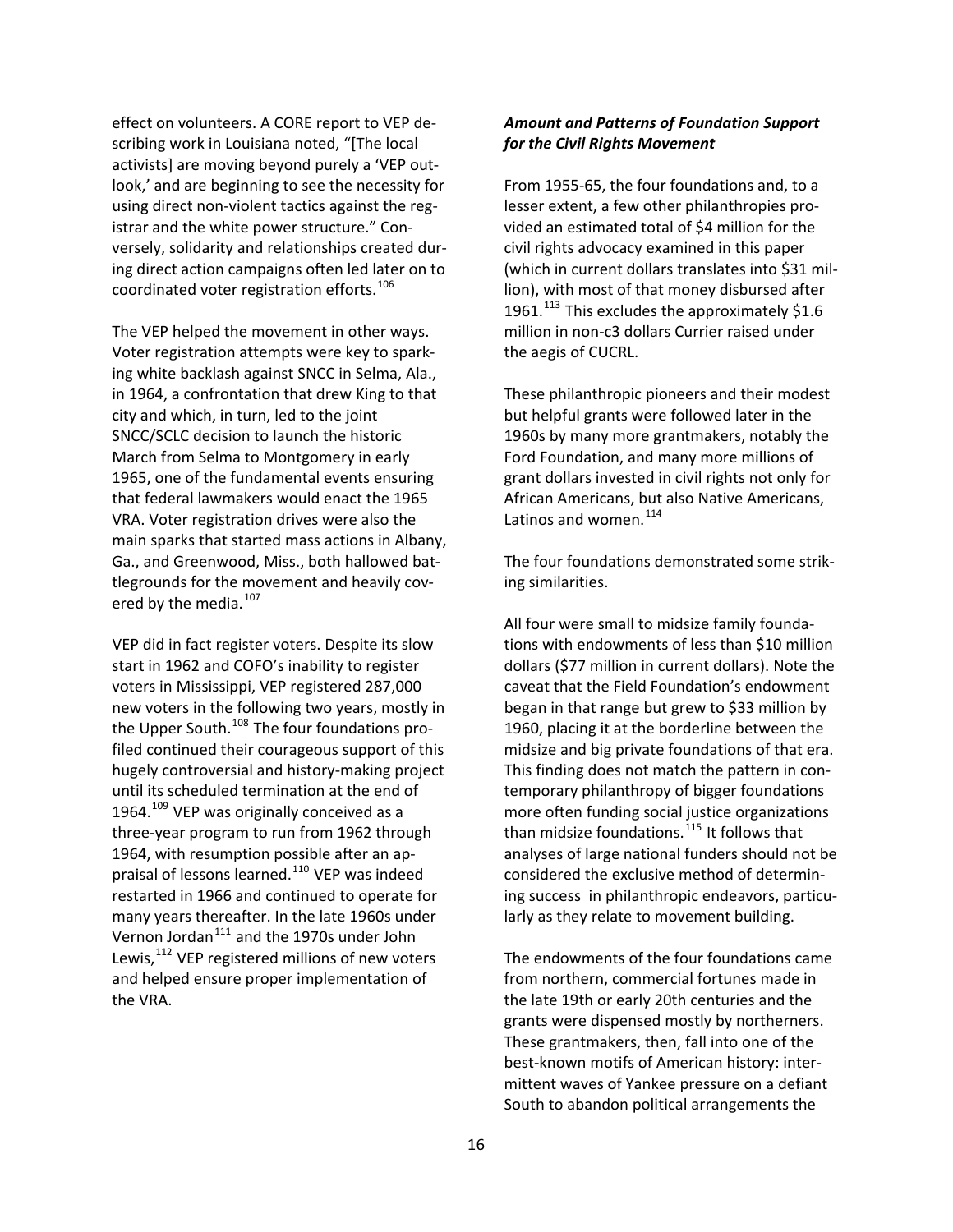rest of the country finds oppressive and abhor‐ rent. This should serve as a significant incentive to regionally focused funders. Recognizing his‐ torical patterns offers a significant potential to bolster impact and address long‐standing struc‐ tural barriers to equity.

In three of the four foundations (Stern, Field and New World) most of the investments in civil rights advocacy became possible only after a male "head of household" died and control of the foundation passed to his more progressive widow or children.

VEP was a complex project that required con‐ siderable knowledge and intensive collabora‐ tion with the frontline organizations. Recogniz‐ ing their limitations of knowledge and staff, the four foundations wisely outsourced this task to the SRC, which in turn invested the money in a manner surprisingly consonant with the best of today's "strategic philanthropy." SRC worked with the contractors to formulate numerical goals and then held them accountable while helping them to improve administration, per‐ formance and record‐keeping.

However, at strong variance with the shortcom‐ ings of today's "strategic philanthropy," these four foundations invested in an uncertain and extremely controversial movement of the op‐ pressed themselves that aimed (and succeeded) through nonviolent civil disobedience to pro‐ voke white violence in the streets as the only way to pressure federal lawmakers to enact historic, emancipatory reform.<sup>116</sup>

## **IV. Today's Foundations and the New As‐ sault on Voting Rights**

The civil rights movement got most of its money from non-foundation sources such as membership dues, $^{117}$  and its most effective weapons were the thousands of nonviolent protesters, overwhelmingly African American, who put their bodies on the line, in addition to Martin Luther King Jr.'s inspired leadership.

But the foundation support examined in this paper was helpful for the cash‐strapped organi‐ zations that led the movement. When we con‐ sider that this funding flowed during the precise decade when systemic progress had finally be‐ come possible; that the CRA of 1964 greatly strengthened equality under law not only for African Americans but for all communities of color and women; that this same powerful movement pushed lawmakers to enact the equally historic VRA one year later; that the VRA protected the suffrage not only for African Americans but many other underserved popula‐ tions; and that these two reforms together fig‐ ure among the most far‐reaching domestic emancipatory victories in American history, it seems clear that the courageous and intelligent philanthropy examined in this paper ranks among the most effective and strategic domes‐ tic foundation grantmaking of the 20th century.

But the longevity of this glorious victory is today in peril. It is cruelly ironic that in this 50th anni‐ versary year of the enactment of the CRA – a year when Americans should be celebrating – we instead witness renewed voter suppression on two ominous fronts. First, ever more states and localities are passing laws to suppress mi‐ nority voting by creating new hurdles to suf‐ frage such as requiring valid government‐issued photo ID and proof of U.S. citizenship to regis‐ ter and to vote, and abolishing same‐day regis‐ tration and voting, among many other new bar‐ riers.<sup>118</sup>

Moreover, last year, the Supreme Court in *Shelby County v. Holder* mostly nullified VRA by striking down its most important clause. Specifi‐ cally, the court ruled unconstitutional the re‐ quirement for the nine (mostly southern) states covered by VRA to obtain "preclearance" from the federal government before instituting changes in local election law. In the majority opinion, Chief Justice John G. Roberts asserted that "largely because of the Voting Rights Act, voting tests [in the covered states] were abol‐ ished, disparities in voter registration and turn‐ out due to race were erased, and African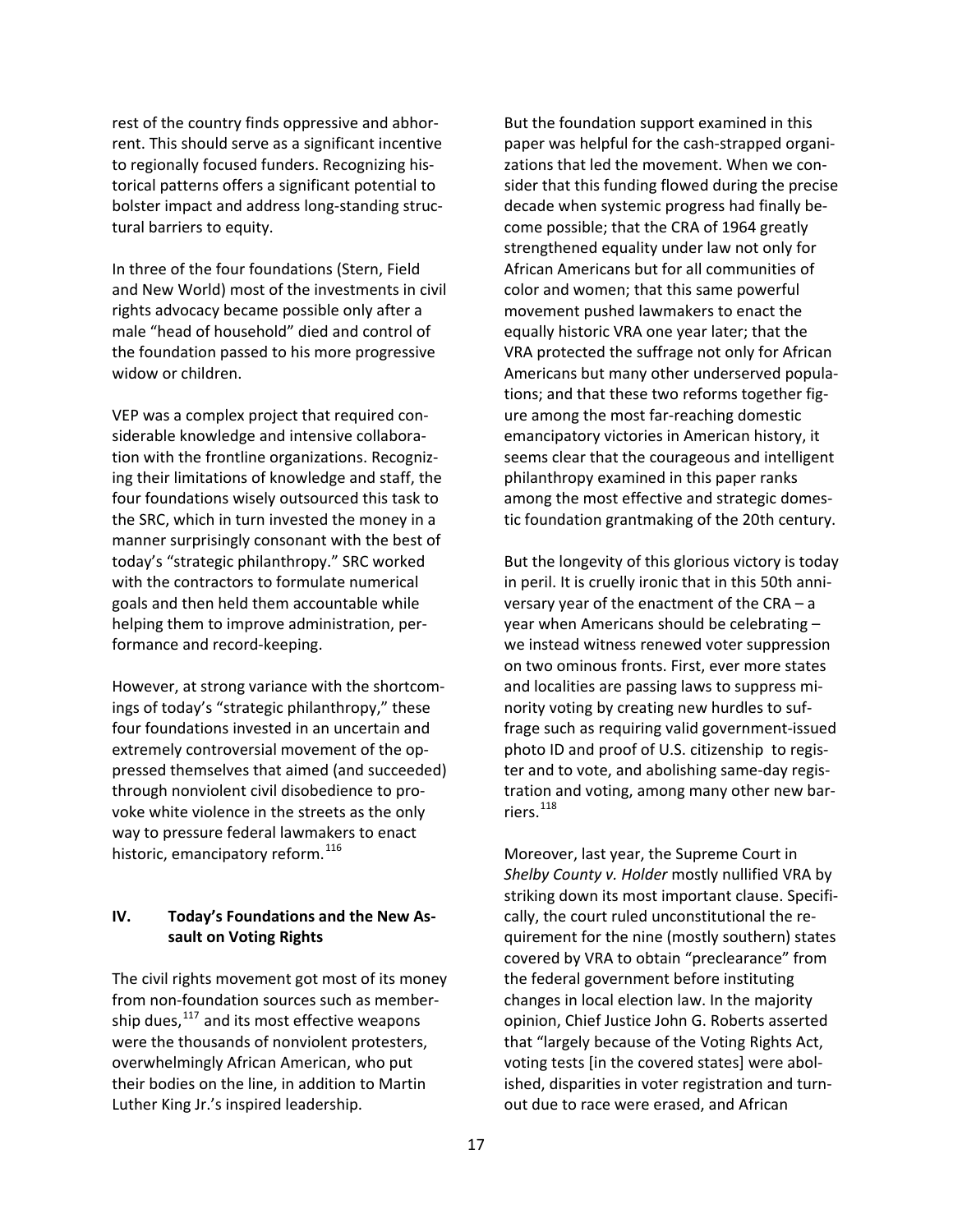Americans attained political office in record numbers."<sup>119</sup> But as Justice Ruth Bader Ginsburg rightly points out in the dissent, these same states had a well‐documented history ever since enactment of VRA of continually at ‐ tempting new changes in election law that would unconstitutionally disenfranchise non‐ whites – gambits thwarted only by VRA. As she writes, "The court appears to believe that the VRA's success in eliminating the specific dev ices extant in 1965 means that preclearance is n o longer needed. … As the record for [Congress'] 2006 reauthorization makes abundantly clear, second‐generation barriers to minority votin g rights have emerged in the covered jurisdictions as attempted *substitutes* for the first‐ generation barriers that originally triggered preclearance in those jurisdictions."<sup>120</sup>

Only an act of Congress can reinstate preclear‐ ance on these states. But the court's decision stipulates that any such reauthorization create a coverage formula different than the old one. Congress seems uncertain how or whether to revive the VRA.

Today's grantmakers must build on the legacy begun by the four foundations examined in this paper, and do their part to help repel this latest assault on our democracy.

A number of civil rights organizations, through litigation and public education, are making a vigorous case right now against voter suppres‐ sion at the state level and in favor of reauthori‐ zation of the VRA. Building on its prior legacy, the Carnegie Corporation is part of a funder collaborative providing funds to the State Infra‐ structure Fund (SIF) housed at Public Interest Projects. Specifically, Carnegie is funding the *Shelby Response Fund* which "will promote ef‐ forts that guarantee eligible voters have equal and unburdened access to the ballot."<sup>121</sup>

However, data shows that institutional philan‐ thropy's support of efforts to promote civil rights comprises a mere fraction of overall grantmaking: According to the Foundation Cen‐

ter, in 2010, larger family foundations and in‐ dependent foundation gave about 10 and 12 percent of grant dollars respectively toward social justice.<sup>122</sup> These percentages likely overestimate the proportion of grant dollars that are specifically for civil rights because Founda‐ tion Center data, the only reliable information available, broadly includes all social action, community improvement and development, philanthropy and voluntarism, and public affairs in same category. There is significant need for funding direct action with and by local commu‐ nities that explicitly addresses structural inequi‐ ties.

Additionally, there is a lack of data around giv‐ ing by small‐to‐midsize foundations in support of civil rights. To effectively support today's civil rights movement, the sector must work to track giving from many grantmaking entities as possi‐ ble to provide a holistic picture of current trends in institutional philanthropy.

There are three approaches that today's foun‐ dations can learn from the Freedom Funders in our ongoing fight to protect civil rights. First, grantmakers should intentionally prioritize un‐ derserved communities in developing and im‐ plementing strategy. Second, they should in‐ volve those most affected by injustice, such as by funding organizations committed to grass‐ roots organizing and advocacy. And third, they should utilize tools such as equity analysis to examine structural barriers that keep certain communities from equal life opportunities. Any‐ thing less and foundations risk reinforcing the very inequities they claim to address.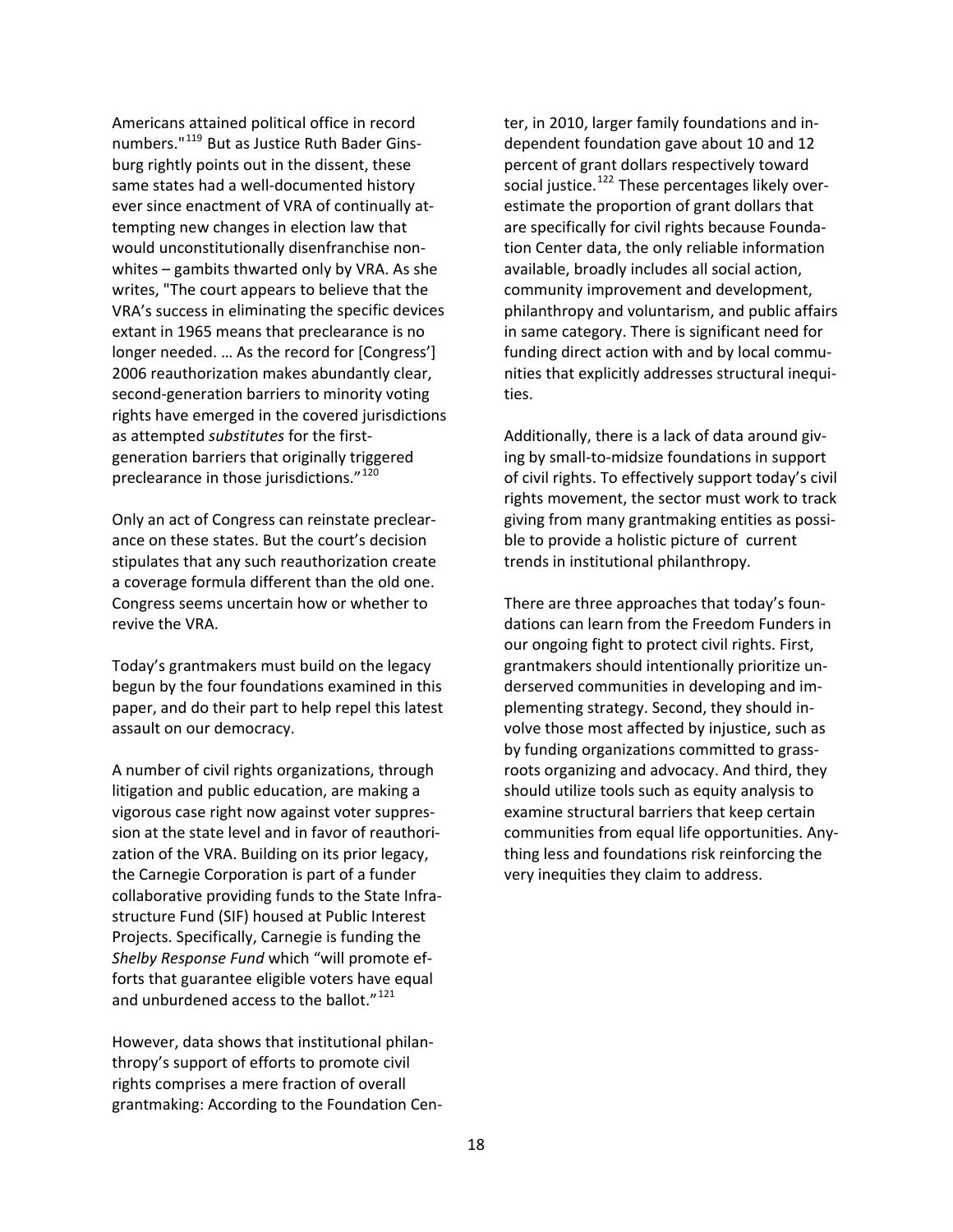### *About the Author*

*Sean Dobson, president of Dobson Consulting, holds a PhD in history from Columbia University. Formerly, he served as field director of the Na‐ tional Committee for Responsive Philanthropy (NCRP), executive director of Progressive Mary‐ land and advisor for communications and strat‐ egy in President Bill Clinton's National Economic*  $Count.$ 

### *Acknowledgements*

*The author thanks NCRP's staff, especially Re‐ search and Policy Director Niki Jagpal, for very helpful edits on earlier drafts. A special thanks also to Joe Scantlebury for his thoughtful review of this paper.*

#### *Image information*:

*(Clockwise starting from top left) Civil Rights March on Washing‐ ton, D.C. [Leaders of the march posing in front of the statue of Abraham Lincoln, Lincoln Memorial], courtesy of the U.S. [National](https://www.flickr.com/photos/usnationalarchives/4923598333/) [Archives](https://www.flickr.com/photos/usnationalarchives/4923598333/). Volunteers assist with voter registration in Americus, Georgia, on August 9, 1965, [courtesy](http://iipdigital.usembassy.gov/st/english/gallery/2011/10/20111017162959su0.1449963.html#axzz34Fb7fkD3) of the U.S. State Depart‐ [ment.](http://iipdigital.usembassy.gov/st/english/gallery/2011/10/20111017162959su0.1449963.html#axzz34Fb7fkD3)"Freedom Riders" hang anti‐segregation signs from bus windows, courtest of the U.S. State [Department](http://iipdigital.usembassy.gov/st/english/gallery/2011/10/20111017162959su0.1449963.html#axzz34Fb7fkD3). Congress of Ra‐ cial Equality march in Washington DC on 22 September 1963 in memory of the children killed in the Birmingham bombings, cour‐ tesy of the Library of [Congress.](http://en.wikipedia.org/wiki/African-American_Civil_Rights_Movement_%281954%E2%80%9368%29#mediaviewer/File:Congress_of_Racial_Equality_and_members_of_the_All_Souls_Church,_Unitarian_march_in_memory_of_the_16th_Street_Baptist_Church_bombing_victims.jpg)President Lyndon B. Johnson sign‐ ing the 1964 Civil Rights Act, courtesy of the [National](http://www.nps.gov/nr/travel/civilrights/prize.htm) Park Service.*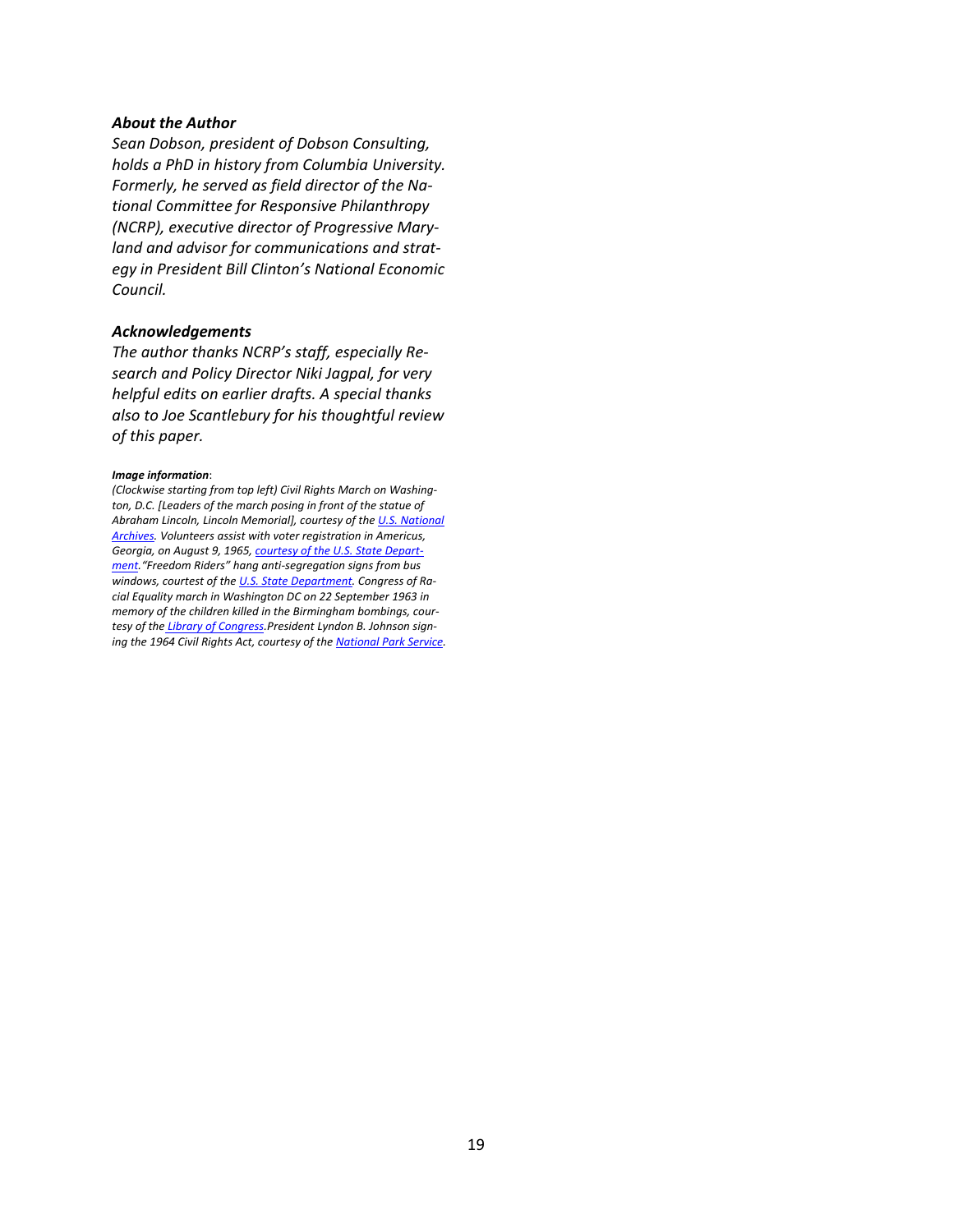### **Endnotes**

<span id="page-19-0"></span> $1$  Michael J. Klarman, "Why Massive Resistance?" UVA School of Law, Public Law Working Paper No. 03‐7, May 2003,

http://papers.ssrn.com/sol3/papers.cfm?abstract\_id =410062.<br><sup>2</sup> Leadership Conference on Civil Rights, "Key

<span id="page-19-1"></span>Supreme Court Cases for Civil Rights," [http://www.civilrights.org/judiciary/supreme](http://www.civilrights.org/judiciary/supreme-court/key-cases.html)‐

<span id="page-19-2"></span> $\frac{\text{court/key-cases.html}}{3}$  On the essential hollowness of the 1957 Civil Rights Act, see Taylor Branch, *Parting the Waters: America in the King Years 1954–63* (New York: Simon & Schuster, 1988), p. 143ff., 220–221. Robert A. Caro, *Master of The Senate: The Years of Lyndon Johnson* (New York: Vintage, 2002), p.779, 841ff.<br><sup>4</sup> Caro, *Master*, Chapters 1-3.<br><sup>5</sup> Branch, passim, especially pp. 414–415, 469–470;

<span id="page-19-3"></span>

<span id="page-19-4"></span>Roy Wilkins, *Standing Fast: The Autobiography of Roy Wilkins* (New York: Viking, 1982), pp. 272–295; John Lewis, *Walking With the Wind: A Memoir of the Movement* (New York: Simon & Schuster, 1998), pp. 129–198.

<span id="page-19-5"></span><sup>6</sup> Taylor Branch, *Pillar of Fire: America in the King Years 1963–65* (New York: Simon & Schuster, 1998), pp. 3–20, 86ff., 96ff., 131, 163, 184ff., 200 ff., 312ff. See also Manning Marable, *Malcolm X: A Life of Re‐*

<span id="page-19-6"></span>

<span id="page-19-7"></span>

<span id="page-19-8"></span>

<span id="page-19-9"></span>

<span id="page-19-10"></span>

invention (Penguin Group, 2011)<br>
<sup>7</sup> Branch, *Parting*, p. 673ff.<br>
<sup>8</sup> Branch, *Pillar*, p. 560ff.<br>
<sup>9</sup> Branch, *Parting*, p. 801ff.; Branch, *Pillar*, p. 88ff.<br>
<sup>10</sup> Branch, *Parting*, p. 786; Branch, *Pillar*, p. 69ff.<br>

<span id="page-19-12"></span><span id="page-19-11"></span>*of Lyndon Johnson* (New York: Knopf, 2012), p. 405; Branch, *Pillar*, p. 178, 210.<br><sup>14</sup>Caro, *Passage*, pp. 452ff., 465, 488ff., 564ff., 668–

<span id="page-19-13"></span>669.

<span id="page-19-14"></span><sup>15</sup> Caro, *Passage,* pp. 115 ff., 569 ff.; Taylor Branch, *At Canaan's Edge: America in the King Years, 1965–*

<span id="page-19-15"></span>*68* (New York: Simon & Schuster, 2006), p. 65ff.<br><sup>16</sup> Ann D. Walton and F. Emerson Andrews, editors, *The Foundation Directory, Edition 1,* prepared by the Foundation Library Center (New York: Russell Sage

<span id="page-19-16"></span>Foundation, 1960), p. X.<br> $17$  In the 1950s and early 1960s, 2.5 percent of the Ford Foundation's total grant dollars went to "mi‐ nority rights," but it appears little or none of that went to civil rights *advocacy*. Instead, this program at Ford invested mostly in education for African

Americans, Black economic self‐help and incubated anti‐poverty programs that later influenced (and went to scale in) President Johnson's Great Society. After 1965, when McGeorge Bundy took over as president, Ford invested in civil rights advocacy (and indeed on a massive scale) and also greatly increased its investments in other programs to benefit Ameri‐ cans of color. Mary McClymont, et al., *Many Roads to Justice: the Law‐Related Work of the Ford Founda‐ tion Grantees Around the World* (New York: Ford Foundation, 2000), p. 91; Ford Foundation, *Civil Rights, Social Justice and Black America: A Review of Past and Current Ford Foundation Efforts to Promote Racial Justice for Black Americans in Employment, Housing, Political Participation and Other Areas* (New York: Ford Foundation, 1984), pp. 5–10. For a more critical perspective on Bundy's presidency, see Karen Ferguson, *Top Down: The Ford Foundation, Black Power and the Reinvention of Racial Liberalism* (Philadelphia: University of Penn. Press, 2013), p. 64ff.

<u> 1989 - Johann Barn, mars ann an t-Amhain Aonaichte ann an t-Aonaichte ann an t-Aonaichte ann an t-Aonaichte a</u>

<sup>18</sup>[http://archive.org/stream/AmericanDilemmaTheN](http://archive.org/stream/AmericanDilemmaTheNegroProblemAndModernDemocracy/AmericanDelemmaVersion2_djvu.txt) [egroProblemAndModernDemocracy/AmericanDele](http://archive.org/stream/AmericanDilemmaTheNegroProblemAndModernDemocracy/AmericanDelemmaVersion2_djvu.txt) [mmaVersion2\\_djvu.txt.](http://archive.org/stream/AmericanDilemmaTheNegroProblemAndModernDemocracy/AmericanDelemmaVersion2_djvu.txt) <sup>19</sup> Olivier Zunz, *Philanthropy in America: <sup>A</sup> History*

(Princeton: Princeton University Press, 2012), p. 207ff.

<sup>20</sup> New World Foundation, "Milestones: Founding Story", [http://newwf.org/milestones/founding](http://newwf.org/milestones/founding-story/)‐

[story/](http://newwf.org/milestones/founding-story/). <sup>21</sup> Ibid. <sup>22</sup> Ibid. <sup>23</sup> Walton, et al., p. 416. <sup>24</sup> Jack Greenberg, *Crusaders in the Courts: How <sup>a</sup> Dedicated Band of Lawyers Fought for the Civil Rights Revolution* (New York: Basic Books, 1994), p. 375.

<sup>25</sup> New World Foundation, "1954-1974: Responsible Wealth", [http://newwf.org/milestones/1954](http://newwf.org/milestones/1954-1974-the-founding-era/)‐1974‐ the‐[founding](http://newwf.org/milestones/1954-1974-the-founding-era/)‐era/. See also Vernon E. Jordan, *Jordan Can Read! A Memoir* (New York: Public Affairs,

2001), p. 167; and Greenberg, p. 377. <sup>26</sup> Emily Stoper, *The Student Nonviolent Coordinating Committee: The Growth of Radicalism in a Civil Rights Organization* (Brooklyn: Carlson, 1989), pp. 81, 177; and Clayborne Carson, *In Struggle: SNCC and the Black Awakening of the 1960s* (Cambridge: Harvard University Press, 1995), p. 41.<br><sup>27</sup> "General Operating Support, Vol. 2: Assessing the

Impact," (Washington, DC: Grantmakers for Effective Organizations, 2008),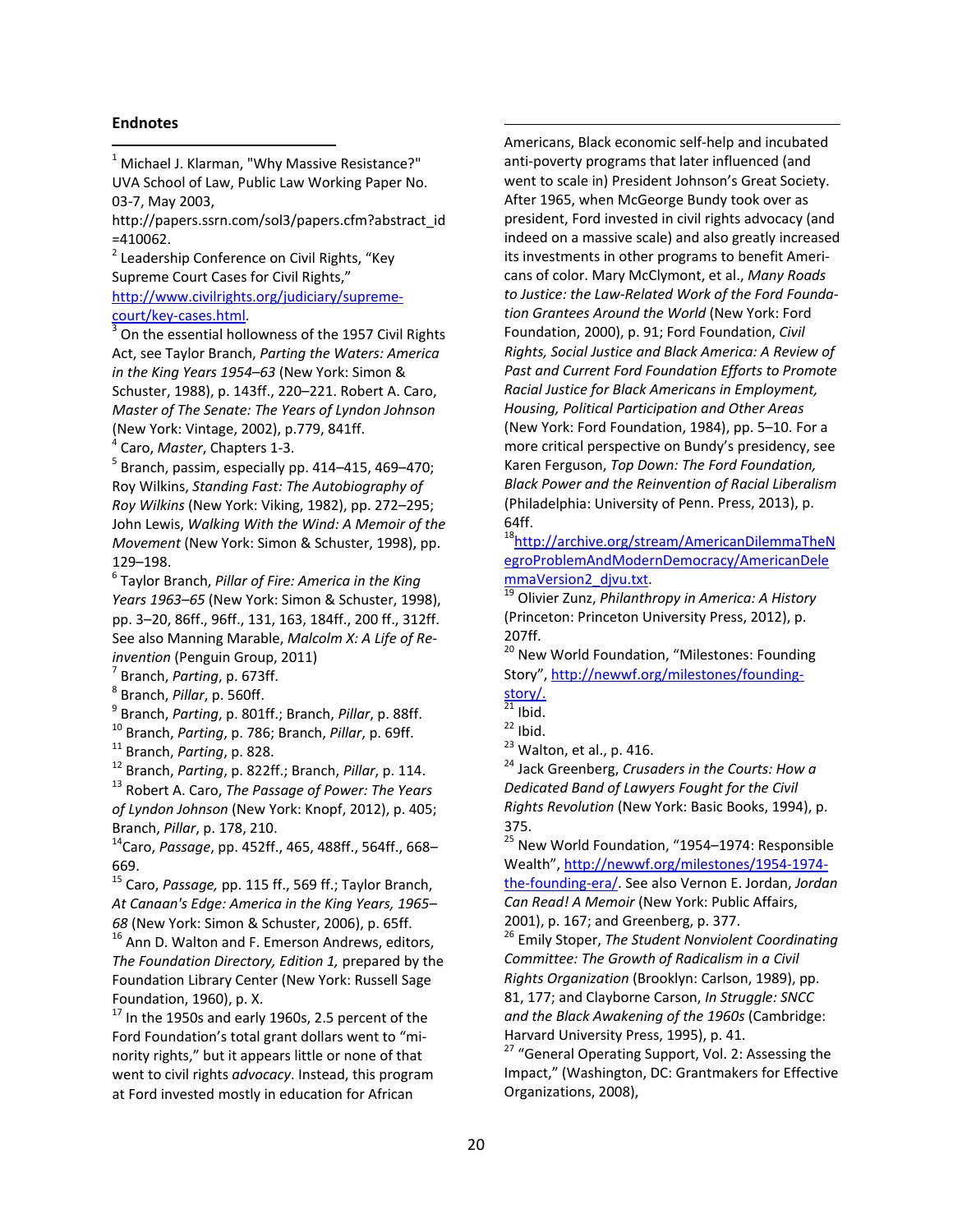<u> 1989 - Johann Barn, mars ann an t-Amhain Aonaichte ann an t-Aonaichte ann an t-Aonaichte ann an t-Aonaichte a</u> [http://www.geofunders.org/storage/documents/ass](http://www.geofunders.org/storage/documents/assessing_the_impact_vol2.pdf) essing the impact vol2.pdf. On multi-year funding, see Niki Jagpal and Kevin Laskowski, "The State of Multi‐Year Funding 2011," (Washington, DC: National Committee for Responsive Philanthropy, 2013),

[http://www.ncrp.org/files/publications/Philanthropi](http://www.ncrp.org/files/publications/PhilanthropicLandscape-StateofMultiYearFunding2011.pdf)cLandscape-StateofMultiYearFunding2011.pdf.

 $28$  For NWF's post-1960s grantmaking, see New World Foundation, "Milestones: Founding Story," <http://newwf.org/milestones/>. NWF's grantee list on its IRS Income Tax Form 990 posted by GuideStar, [http://www.guidestar.org/FinDocuments/2012/131/](http://www.guidestar.org/FinDocuments/2012/131/919/2012-131919791-0969d837-9.pdf)<br>919/2012-131919791-0969d837-9.pdf.

2912012 -2012<br><sup>29</sup> Kathleen Teltsch, "Field Foundation, Civil Rights Pioneer, to Die at 49; Survivors Will Be Legion", *New York Times*, Feb. 19, 1989,

[http://www.nytimes.com/1989/02/19/us/field](http://www.nytimes.com/1989/02/19/us/field-foundation-civil-rights-pioneer-to-die-at-49-survivors-will-be-legion.html?pagewanted=all&src=pm)‐ [foundation](http://www.nytimes.com/1989/02/19/us/field-foundation-civil-rights-pioneer-to-die-at-49-survivors-will-be-legion.html?pagewanted=all&src=pm)‐civil‐rights‐pioneer‐to‐die‐at‐49‐ [survivors](http://www.nytimes.com/1989/02/19/us/field-foundation-civil-rights-pioneer-to-die-at-49-survivors-will-be-legion.html?pagewanted=all&src=pm)‐will‐be‐

<span id="page-20-0"></span>[legion.html?pagewanted=all&src=pm](http://www.nytimes.com/1989/02/19/us/field-foundation-civil-rights-pioneer-to-die-at-49-survivors-will-be-legion.html?pagewanted=all&src=pm). See also description of the Field Foundation's archive at the Briscoe Center for American History, University of Texas,

<span id="page-20-1"></span>[http://www.lib.utexas.edu/taro/utcah/00091/cah](http://www.lib.utexas.edu/taro/utcah/00091/cah-00091.html)‐  $\frac{0.0091.html}{^{30}}$  Greenberg, 23.<br>
<sup>31</sup> Greenberg, pp. 23, 179, 211.<br>
<sup>32</sup> Ibid, p. 375.<br>
<sup>33</sup> Teltsch; Briscoe Center for American History.<br>
<sup>34</sup> Walton, et al., p. 358. The 1960 edition was the

<span id="page-20-2"></span>

- 
- 
- 

<span id="page-20-7"></span><span id="page-20-6"></span><span id="page-20-5"></span><span id="page-20-4"></span><span id="page-20-3"></span>first iteration of the *Foundation Directory* and was published by the Foundation Library Center, which had been created a few years previously. The *Directory* was the first private effort to compile comprehensive and reliable information about the approximately 12,000 foundations operating in the U.S. at that time. It reviewed public records, sent the foundations questionnaires and then sent the *Directory's* galley proofs back to those foundations for edits before publication. Thus, in many cases, the Directory's information about each foundation's "Purpose and Activities" is as close to a Mission Statement as one is likely to find today because many of those foundations' mid‐20th century tax forms and foundational documents are impossible to obtain.

<span id="page-20-9"></span><span id="page-20-8"></span><sup>35</sup> Branch, *Parting*, pp. 121, 130, 207, 263, 289ff., 381, 468, 486ff., 538, 575, 634, 717, 818.<br><sup>36</sup> Lewis, p. 88ff.<br><sup>37</sup> Walton, et al., p. 358.

<sup>38</sup> Glenn T. Eskew, *But for Birmingham: The Local and National Movements in the Civil Rights Struggle* (Chapel Hill: University of North Carolina Press, 1997), p. 40. <sup>39</sup> John M. Glen, *Highlander: No Ordinary School*

<u> 1989 - Johann Barn, mars ann an t-Amhain Aonaichte ann an t-Aonaichte ann an t-Aonaichte ann an t-Aonaichte a</u>

(Tennessee: University of Tennessee, 1996) .<br><sup>40</sup> Teltsch; Briscoe Center for American History.<br><sup>41</sup> "Interview with Leslie W. Dunbar, December 18, 1978," Interview G-0075, Southern Oral History Program Collection (#4007),

[http://docsouth.unc.edu/sohp/playback.html?base\\_](http://docsouth.unc.edu/sohp/playback.html?base_file=G-0075&duration=03:34:07)  $\frac{\text{file=G-0075&duration=03:34:07}}{42}$  "Interview with Leslie W. Dunbar." See also

"Interview with Septima Poinsette Clark, July 30, 1976,"

Interview G‐0017, Southern Oral History Program Collection (#4007),

[http://docsouth.unc.edu/sohp/playback.html?base\\_](http://docsouth.unc.edu/sohp/playback.html?base_file=G-0017)

[file=G](http://docsouth.unc.edu/sohp/playback.html?base_file=G-0017)‐0017; David J. Garrow, *Bearing the Cross: Martin Luther King, Jr. and the Southern Christian Leadership Conference* (New York: Perennial Classics, 1999), pp. 149, 151, 197, 233. <sup>43</sup> Lewis, p. 379. <sup>44</sup> Institute for Media Analysis, *The Stern Fund: The*

*Story of a Progressive Foundation* (New York: Institute for Media Analysis, 1992), pp. 1–15. <sup>45</sup> Gerda Weissmann Klein, *<sup>A</sup> Passion for Sharing: The*

*Life of Edith Rosenwald Stern* (Chappaqua, NY:

Rossell Books, 1984), p. 204ff.<br><sup>46</sup> Klein, p. 215ff.<br><sup>47</sup> Klein, p. 224.<br><sup>48</sup> Ann D. Walton and Marianna O. Lewis, eds., *The Foundation Directory, Edition 2*, (prepared by the Foundation Library Center) (New York: Russell Sage Foundation, 1964), p. 444. Here I quote from the edition after the inaugural 1960 edition because the latter probably did not reflect SFF's changed priorities only one year after the death of Edgar, Sr.<br><sup>49</sup> The Community Giving Resource, Neighborhood

Funders Group, Smartlink: Where Donors Go for Great Ideas, "Through Multiple Generations, Rosenwald and Stern Families' Philanthropic Journey", <http://archive.is/zBaxd>. Many thanks to Larry Ottinger for supplying this source. See also

Klein, p. 224.<br><sup>50</sup> Institute for Media Analysis, pp. 42, 131. On the effectiveness of these types of strategies, see research by the National Committee for Responsive Philanthropy (NCRP), [http://ncrp.org/campaigns](http://ncrp.org/campaigns-research-policy)‐

[research](http://ncrp.org/campaigns-research-policy)-policy.<br><sup>51</sup> Institute for Media Analysis, pp. 55, 74.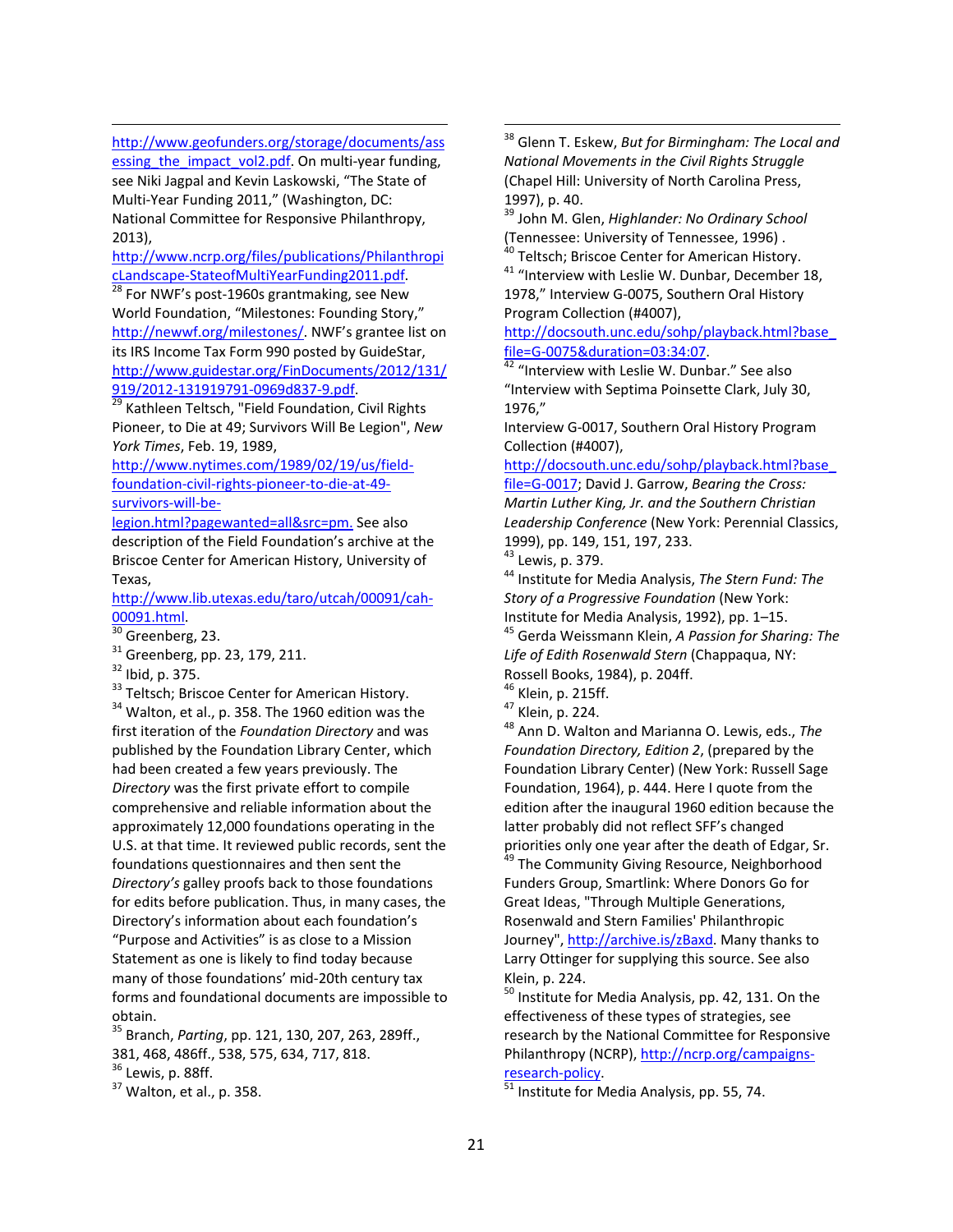<span id="page-21-1"></span><span id="page-21-0"></span> $52$  Institute for Media Analysis, p. 36.<br> $53$  Maria Martinez-Cosio and Mirle Rabinowitz Bussell, *Catalysts for Change: 21st Century Philanthropy and Community Development* (London: Routledge, 2013), p. 38.<br><sup>54</sup> Robert E. Baker, "Currier Estate to Help Others", *Washington Post News Service*, February 9, 1967; Dennis C. Dickerson, *Militant Mediator: Whitney M. Young Jr.* (Lexington: University Press of Kentucky, 1998), p. 232. <sup>55</sup> Zunz, p. 209. <sup>56</sup> Walton, et al., *The Foundation Directory, Edition <sup>1</sup>*, p. 453.  $57$  Zunz, p. 211.<br> $58$  Lewis, p. 271. <sup>59</sup> Greenberg, p. 369.<br><sup>60</sup> Ibid.<br><sup>61</sup> Garrow, p. 270.<br><sup>62</sup> Greenberg, pp. 369–70.<br><sup>63</sup> Peter Kihss, "Joint Negro Council Allocates \$565,000 to Rights Groups", *New York Times*, July 18, 1963, p. 10. <sup>64</sup> August Meier, "Negro Protest Movements and Organizations," *The Journal of Negro Education*, Vol. 32, No. <sup>4</sup> (Autumn, 1963), pp. 437–450. <sup>65</sup> Lewis, pp. 231–232. <sup>66</sup> Nina Mjagkij, ed., *Organizing Black America: An Encyclopedia of African American Associations* (New York: Garland Publishing, 2001), p. 173–174.<br><sup>67</sup> Baker; Dickerson, p. 232.  $68$  Zunz, p. 210. <sup>69</sup> Harold C. Fleming and Virginia Fleming, *The Potomac Chronicles: Public Policy and Civil Rights from Kennedy to Reagan* (Athens, GA: University of Georgia Press, 2010), p. 173.<br><sup>70</sup> Sanford School of Public Policy, Duke University, "List of Spend‐Down Foundations (In Order of Spend‐Down Date)," [http://cspcs.sanford.duke.edu/content/list](http://cspcs.sanford.duke.edu/content/list-spend-down-foundations-order-spend-down-date)‐spend‐ down-[foundations](http://cspcs.sanford.duke.edu/content/list-spend-down-foundations-order-spend-down-date)-order-spend-down-date.<br>
<sup>71</sup> See for example the website of the Pratt Center, [http://prattcenter.net/apply](http://prattcenter.net/apply-now-pratt-center-launches-new-fellowship-program)-now-pratt-center-<br>launches-new-fellowship-program.  $\frac{1}{72}$  See for example the website of the Center for Community Change, [http://www.communitychange.org/real](http://www.communitychange.org/real-people/fellowships/)-<br>people/fellowships/ [people/fellowships/](http://www.communitychange.org/real-people/fellowships/). <sup>73</sup> Branch, *Parting,* p. 479ff.; Herbert H. Haines, *Black Radicals and the Civil Rights Mainstream, 1954–1970* (Knoxville: University of Tennessee Press, 1989), p.

<span id="page-21-9"></span><span id="page-21-8"></span><span id="page-21-7"></span><span id="page-21-6"></span><span id="page-21-5"></span><span id="page-21-4"></span><span id="page-21-3"></span><span id="page-21-2"></span>154ff.

<u> 1989 - Johann Barn, mars ann an t-Amhain Aonaichte ann an t-Aonaichte ann an t-Aonaichte ann an t-Aonaichte a</u>

74 Garrow, pp. 63, 161ff. <sup>74</sup> Garrow, pp. 63, 161ff.<br><sup>75</sup> Ibid, p. 162.<br><sup>76</sup> Ibid, p. 163.<br><sup>77</sup> Ibid, pp. 149, 151, 197, 233.<br><sup>78</sup> Lewis, p. 181.<br><sup>79</sup> Branch, *Parting*, p. 712.<br><sup>80</sup> Ibid, p. 575ff.<br><sup>81</sup> Zunz, p. 208.<br><sup>82</sup> "Interview with Leslie W p. 453.<br>  $^{86}$  Jordan, p. 177.<br>  $^{87}$  Garrow, p. 163; Branch, *Parting*, p. 479ff.<br>  $^{88}$  Jordan, p. 167ff.<br>  $^{89}$  Lewis, p. 374.<br>  $^{90}$  Jordan, p. 175.<br>  $^{91}$  "Interview with Leslie W. Dunbar."<br>  $^{92}$  Ibid.<br>  $^{93}$ (New York: Oxford University Press, 1991), pp. 72– 73.  $94$  New World Foundation, "1954-1974 -Responsible Wealth", [http://newwf.org/milestones/1954](http://newwf.org/milestones/1954-1974-the-founding-era/)-1974-the[founding](http://newwf.org/milestones/1954-1974-the-founding-era/)-era/.<br><sup>95</sup> "Interview with Leslie W. Dunbar."<br><sup>96</sup> Ibid. See also See Jordan, p. 176.<br><sup>97</sup> "Interview with Leslie W. Dunbar."<br><sup>98</sup> Pat Watters and Reese Cleghorn, *Climbing Jacob's Ladder: the arrival of the Negro in Southern Politics* (New York: Harcourt, 1967), p. 48.<br><sup>99</sup> Garrow, p. 233ff.<br><sup>100</sup> Branch, *Parting*, p. 634ff.<br><sup>101</sup> Branch, *Pillar*, p. 163; Watters and Cleghorn, p. 48. <sup>102</sup> Branch, *Pillar*, pp. 50–75, 361–74, 389–95, 407– 416.<br><sup>103</sup> Ibid, pp. 341–456. <sup>104</sup> lbid, pp. 341–477.<br>
<sup>105</sup> Lewis, p. 181ff.<br>
<sup>106</sup> Watters and Cleghorn, p. 51.<br>
<sup>107</sup> lbid.<br>
<sup>108</sup> Haines, p. 155.<br>
<sup>109</sup> Branch, *Parting*, p. 492ff.<br>
<sup>110</sup> Watter and Cleghorn, pp. 46–47.<br>
<sup>111</sup> Jordan, p. 179ff.<br> foundations of that era, rudimentary public tracking